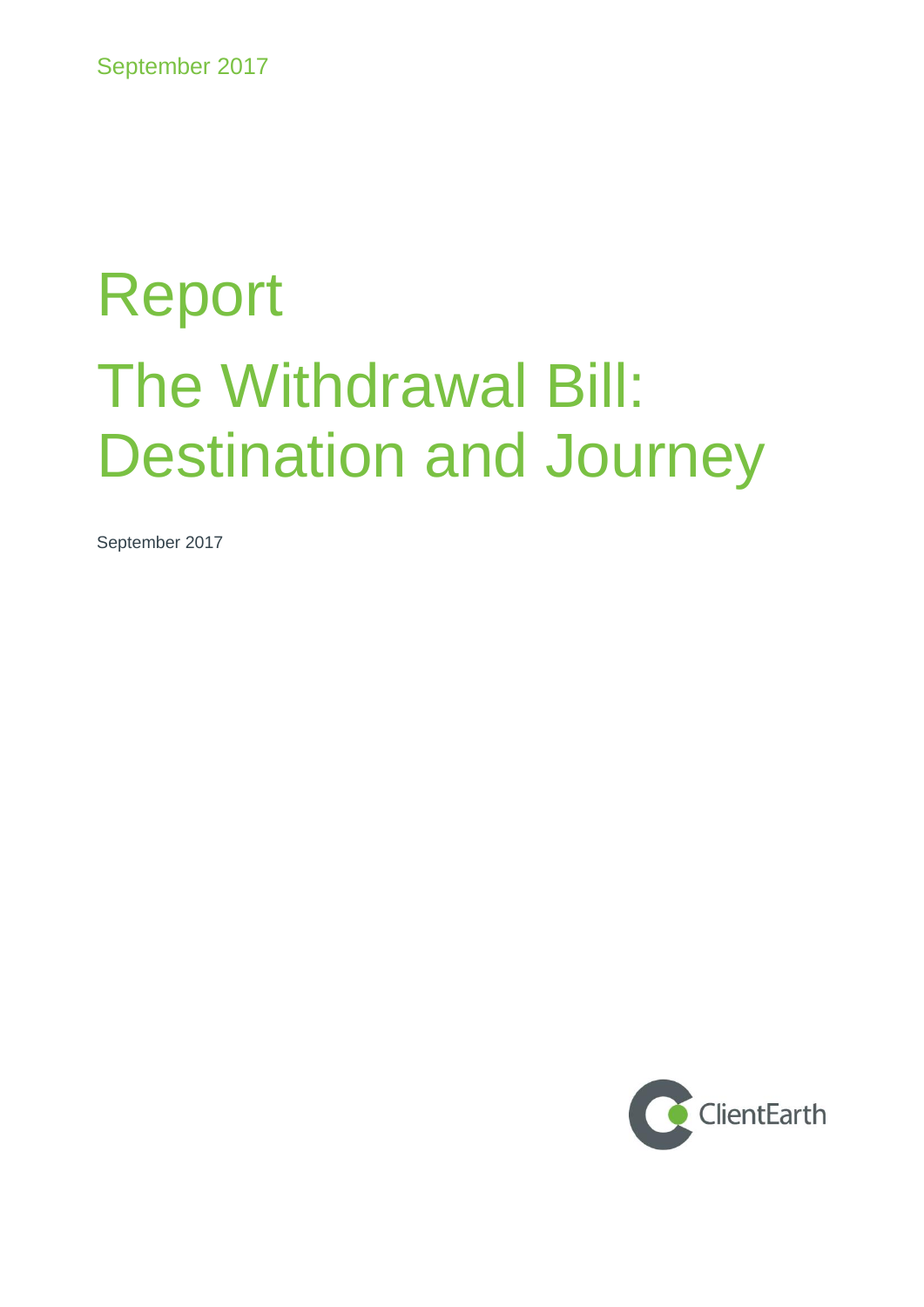

# <span id="page-1-0"></span>**Executive Summary**

On Thursday 13th of July 2017, a draft of The European Union (Withdrawal) Bill (Withdrawal Bill) was laid before the House of Commons. This Bill will perform and direct much of the work needed to prepare the UK's statute book as it leaves the EU. This report sets out some of the key issues faced, and raised, for the environment by the Bill and identifies some of the problems with the current approach.

This report demonstrates that the health and integrity both of the environment and of the UK's legal system is jeopardised by the Withdrawal Bill as it currently stands. Three overarching problems exist with the current approach. It risks producing a democratic deficit, it risks a reduction in the current standard of environmental protection, and it risks creating a gap in environmental governance. These findings are outlined below together with our recommendations to fix the Withdrawal Bill and ensure the environment is protected during Brexit.

## **Democratic Deficit**

The Bill transfers too much power from MPs and Peers to Government Ministers and the civil service. It also endangers the important roles that the public and civil society play in defending our environment and speaking up for nature. As such, the Bill risks opening up the UK Government to criticisms often levelled at the European Commission: that it is unaccountable, with important decisions made behind closed doors.

Good laws involve the public, both directly and through their elected representatives. This involvement should take place firstly in the design of laws and then in their oversight. The democratic deficit created by the Withdrawal Bill in its current form relocates aspects of both these processes away from the public (including via their MPs) to the confined corridors of Government.

The Bill bestows extraordinarily broad, vague and general powers on Government Ministers to amend EU-derived law both during and after the process of the UK leaving the EU. To compound matters, the scrutiny and consultation for Parliament over the use of these powers is inadequate. Furthermore, the Withdrawal Bill restricts opportunities for public participation in environmental decision-making currently provided by the EU.

# **Reduction in Standard of Environmental Protection**

The Bill fails to guarantee that the UK will remain on course for improving and enhancing the health of people and nature. Not only does the Bill fail to meet its stated aim of retaining all EU environmental law, but it also fails to envisage how the future trajectory of UK environmental law and standard-setting will be formed.

Around 80% of UK environmental law originates from the EU and the UK is currently reliant on EU processes and institutions to establish and maintain high environmental standards in law and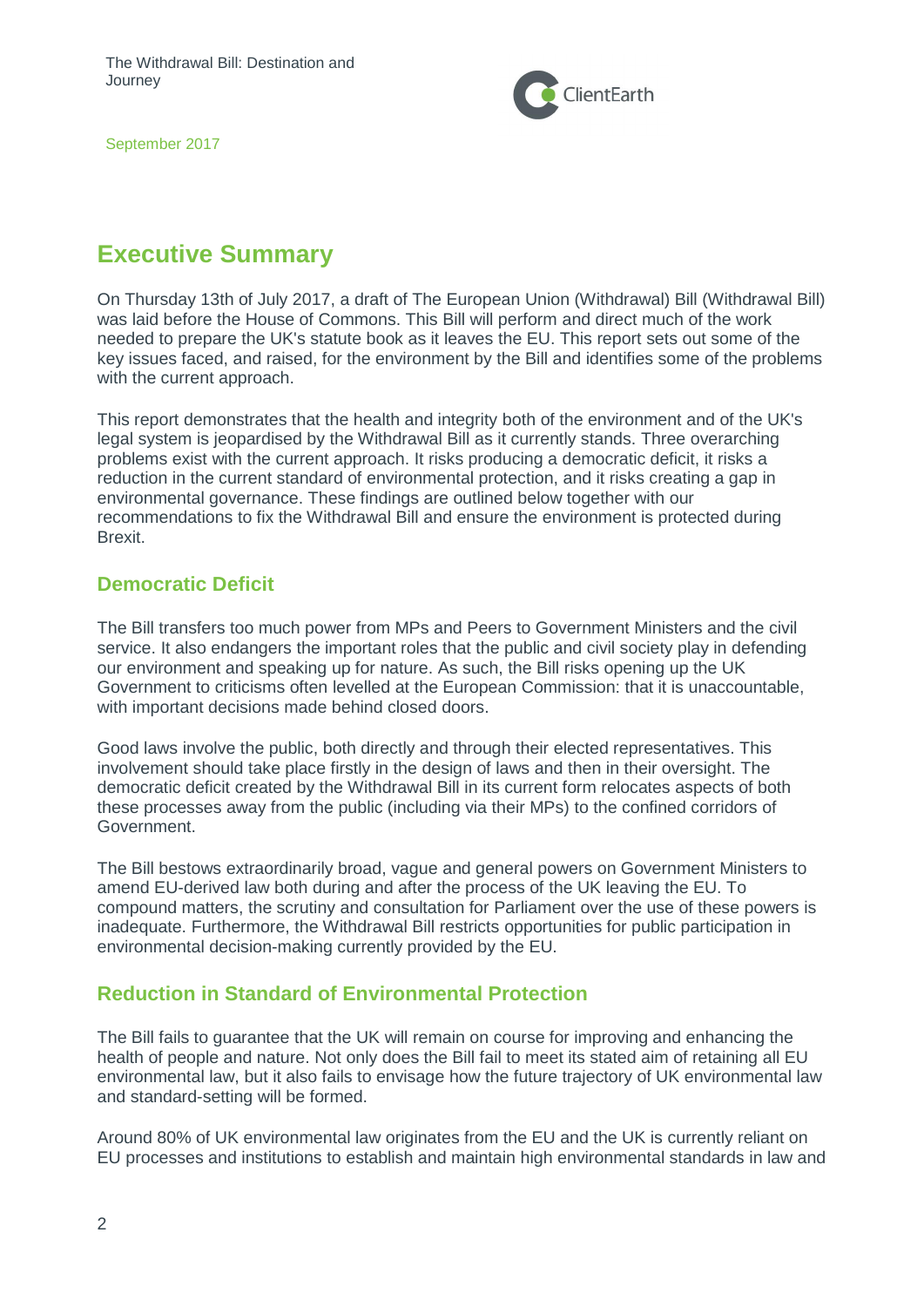

policy. The loss of these processes and institutions means that the retention and future establishment of these standards is under threat, and so too the health of people and of nature.

The failure to retain EU environmental law in the Withdrawal Bill arises in a number of places. In particular, the Bill fails to explicitly retain overarching principles (such as the precautionary principle) that shape and direct environmental law and policy, assist in the interpretation of environmental law, and which are currently part of EU law. Nor does it fully convert EU Directives, losing recitals and provisions including important environmental safeguards and obligations - including crucial reporting and reviewing obligations - that are currently incorrectly or incompletely transposed in UK domestic law. These will be lost after the UK leaves the EU and the parent Directives no longer apply: the Withdrawal Bill does not guarantee that the whole body of EU environmental law will be retained. In addition, the Bill does not adequately prevent Ministerial modification (either during or after the withdrawal process) of hard-won environmental laws, risking a reduction in future environmental standards.

#### **Governance Gap**

The Bill does not adequately set out a pathway for replacing the governance functions currently undertaken by EU institutions. The UK currently relies on EU institutions to oversee much of the proper implementation, compliance and enforcement of environmental law. Laws are not just pieces of paper: they come alive in courts, are upheld by regulators, and are rejuvenated by specialist agencies. Without these functions, environmental law risks fading into obsolescence.

Governance functions are essential to protecting the environment and giving nature and civil society a voice in the formation and execution of law and policy. However, the current approach in the Withdrawal Bill risks creating a system with limited accountability. Environmental law needs robust and independent means of policing government and business to ensure that they comply with their obligations.

The Withdrawal Bill contains no commitments to properly replace existing EU functions with mechanisms that have adequate resources, full independence, relevant expertise and sufficient legal powers. Not only can crucial governance functions exercised by EU institutions simply be abolished by powers in the Bill, but if they are to be replaced then Government Ministers have too much control over their relocation. This risks leading to a situation whereby Ministers are allowed to mark their own homework.

#### <span id="page-2-0"></span>**Recommendations**

To move towards fixing some of the problems currently found in the Withdrawal Bill, the Government and Parliament, as appropriate, should consider the following recommendations.

**Recommendation 1: The Government should acknowledge the special status of existing secondary legislation that implements EU law.** The special status of this law is felt particularly strongly within environmental law since around 80% of environmental law derives from the EU.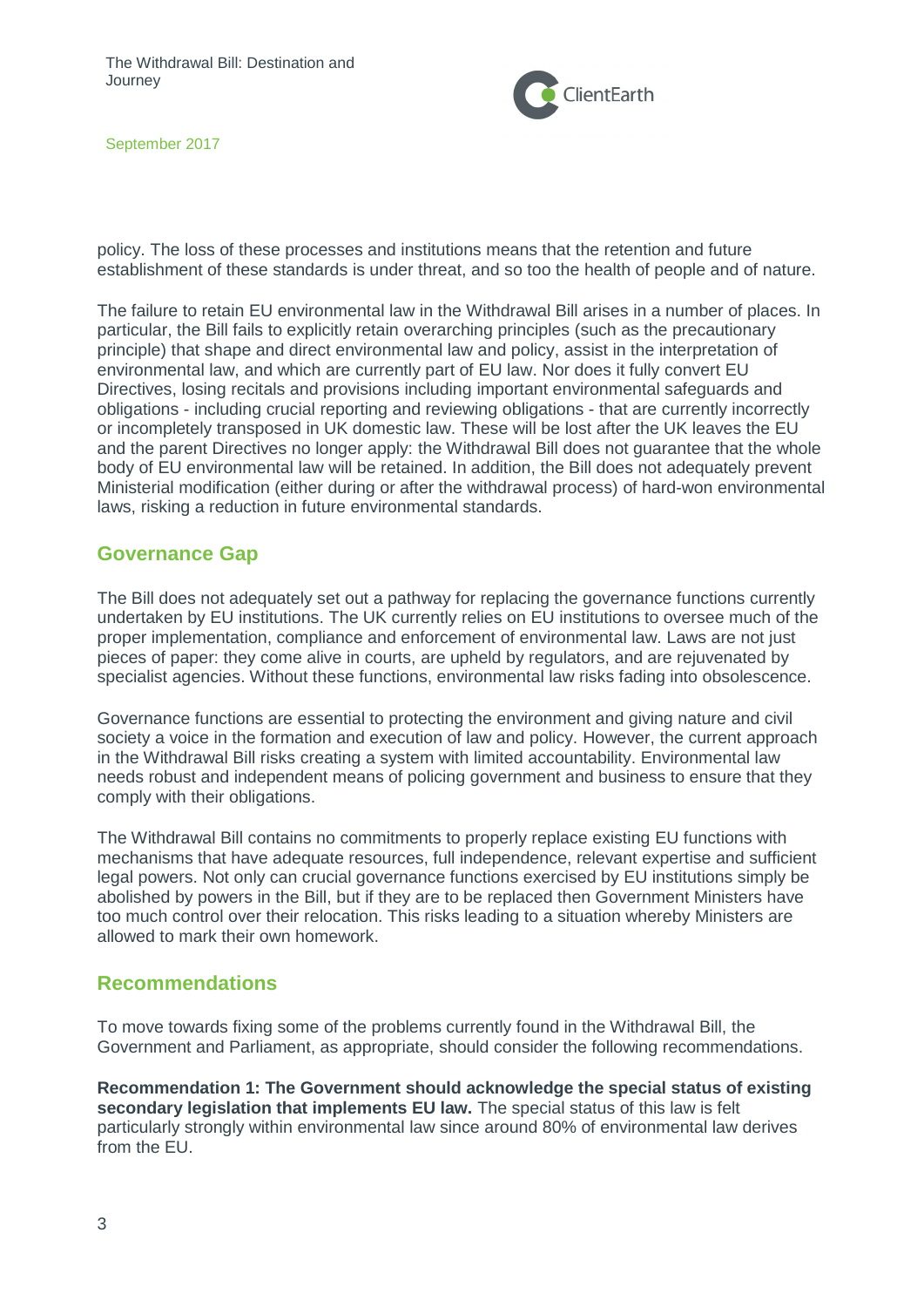

**Recommendation 2: The Government should meet its stated aim of retaining the** *whole body* **of existing EU environmental law.** To do this, the Withdrawal Bill must also retain, inter alia, environmental principles, incompletely transposed elements of EU Directives, and governance functions currently exercised by EU institutions.

**Recommendation 3: The Withdrawal Bill should include a clause specifying that retained EU law can only be modified by an Act of Parliament once the UK has left the EU.**  Exceptions to this rule for technical standards and other non-essential elements of the legislation should be permissible. However, both the granting of such exceptions and the exercise of them should be subject to a high level of Parliamentary scrutiny. Paragraphs 3(1) and 5(1) of Schedule 8 Part 1 should be removed, with the scope of future delegated powers to be determined by the relevant parent Act.

**Recommendation 4: The Withdrawal Bill should place an obligation to remedy incomplete and incorrect transposition of EU law before exit day.** This should include an obligation to incorporate into UK law those functions and powers that are currently only located in parent EU Directives. The Bill should also contain obligations and appropriate powers to remedy incorrect and incomplete transpositions that are discovered post-Brexit.

**Recommendation 5: The Withdrawal Bill must ensure that no environmental governance functions, including those currently exercised by EU institutions, are lost as a result of the UK leaving the EU.** In particular, clause 7(5) must not allow for these functions to be abolished.

**Recommendation 6: The Government should consult on the appropriate institutional replacement for those functions currently exercised by EU institutions.** Statutory instruments transferring powers of EU bodies should undergo the most rigorous scrutiny process possible and should provide only for temporary interim measures, subject to the future creation of new mechanisms.

**Recommendation 7: The Withdrawal Bill should include an obligation to consult on and bring forward proposals for the establishment of new governance mechanisms once the UK has left the EU.** These new mechanisms should be established through primary legislation and must have adequate resources, full independence, relevant expertise and sufficient legal powers.

**Recommendation 8: The Withdrawal Bill should explicitly retain environmental principles in UK law.** Paragraph 3 of Schedule 1 should be removed as it does not represent a retention of EU law. The continued role of environmental principles should be, inter alia, to assist in the interpretation of environmental law and to set the direction of future environmental law and policy.

**Recommendation 9: The existing devolution settlements and the Sewel Convention should be respected and complied with by both the Withdrawal Bill and any other Brexitrelated legislation.**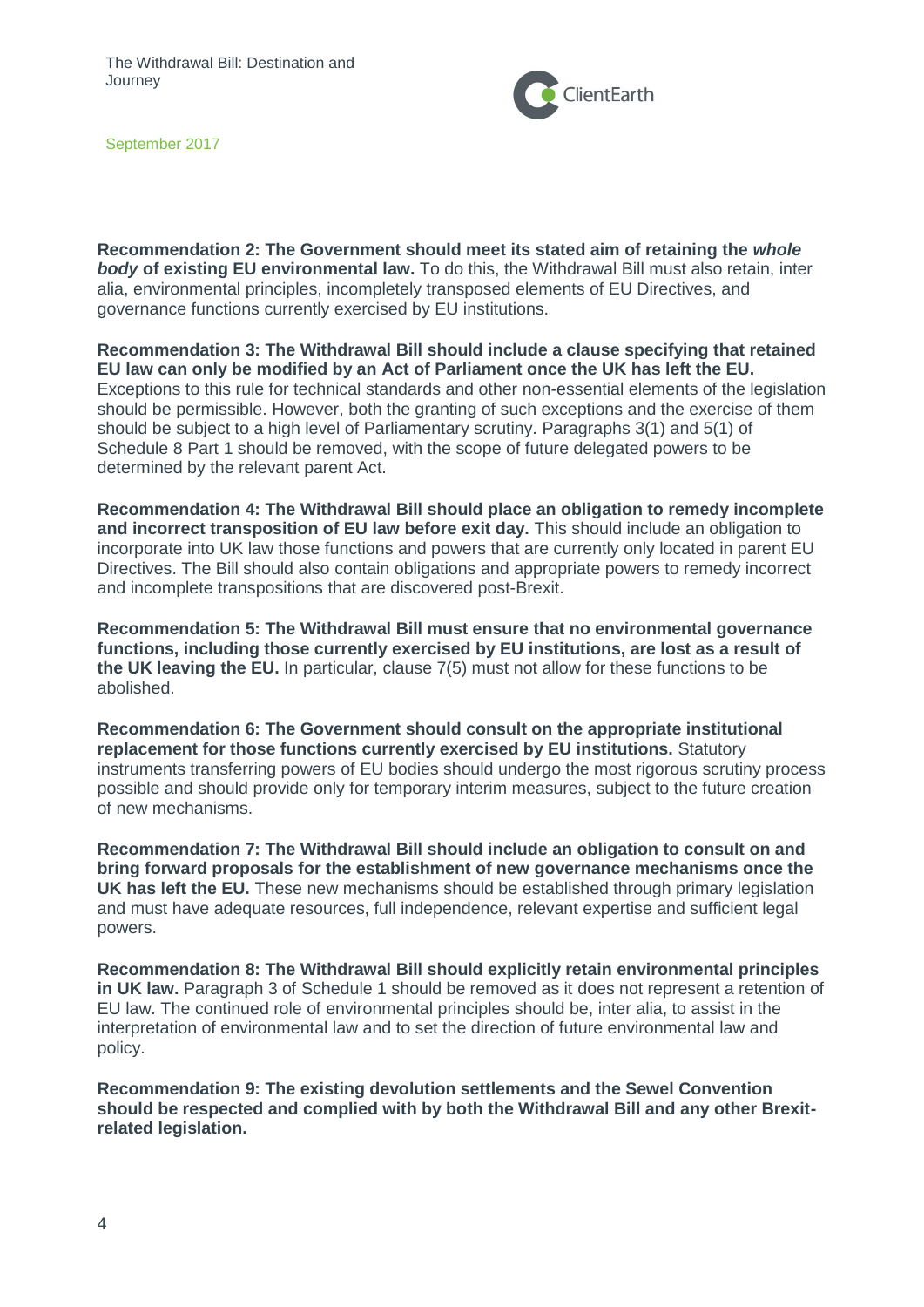

**Recommendation 10: Joint frameworks should be collectively developed by the four UK governments.** These must properly appreciate the transboundary nature of the natural world and environmental problems, and facilitate compliance with the UK's international legal obligations.

**Recommendation 11: The Withdrawal Bill should place more stringent restrictions on the use of Ministerial powers created or modified by the Bill.** In particular, it should specify that any power created or modified by the Bill can only be used either (i) to ensure that retained EU law continues to operate with equivalent scope, purpose and effect, or (ii) to implement any rights or obligations of the UK that arise from a Withdrawal Agreement with the EU. The notion of 'deficiencies' should be more precisely defined and less open to Ministerial opinion, including by the specification of examples of situations that are not deficiencies.

**Recommendation 12: Powers under the Withdrawal Bill should be restricted from being used in such a way that their effect is to lower the standard or restrict the scope of any protection contained within environmental legislation.** A provision to this effect should be placed on the face of the Bill in clause 7(6).

**Recommendation 13: The Government should immediately publish examples of Statutory Instruments that will be enabled by the powers contained in the Withdrawal Bill.** In addition, guidelines for governmental departments on how to correct the deficiencies in retained EU law should be made public.

**Recommendation 14: Statutory instruments made under the Withdrawal Bill should be subjected to a new 'sift and scrutinise' model of Parliamentary scrutiny.** A new Parliamentary Committee should be established to perform this task along with subject specific sub-Committees. This Committee should inter alia have powers to recommend amendments to and the blocking of statutory instruments made under the Withdrawal Bill.

**Recommendation 15: The four governments of the UK should co-operate and collaborate constructively and sincerely throughout the process of leaving the EU, working under the principle of parity of esteem.** Co-operation should take place on both the internal task of preparing the UK's legislative frameworks and the external task of negotiating a withdrawal agreement with the EU.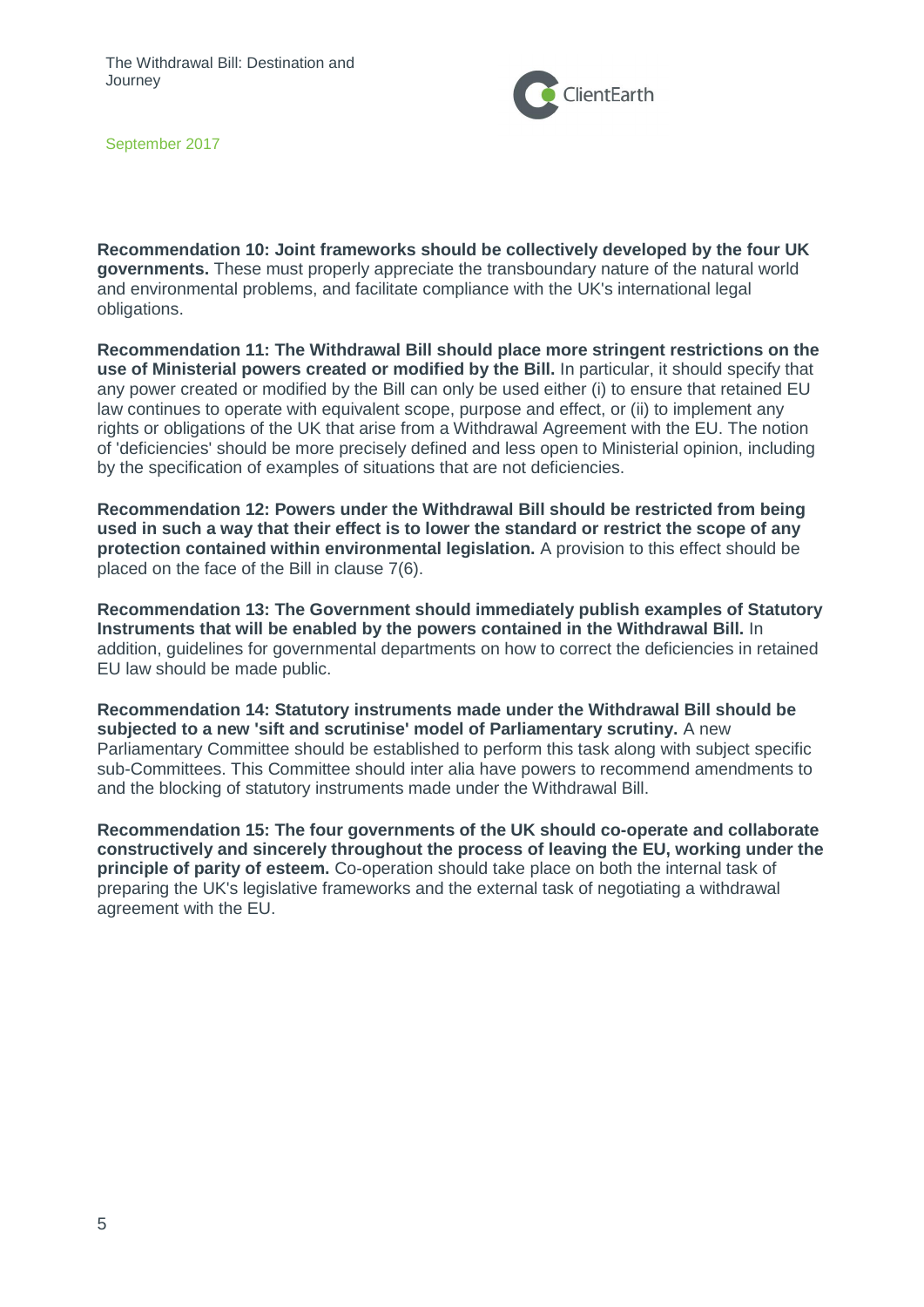The Withdrawal Bill: Destination and Journey



September 2017

# **Table of Contents**

| <b>Executive Summary</b>    |                                                                     |                |  |
|-----------------------------|---------------------------------------------------------------------|----------------|--|
| 3<br><b>Recommendations</b> |                                                                     |                |  |
| 1                           | <b>Introduction</b>                                                 | $\overline{7}$ |  |
| 1.1                         | <b>EU law</b>                                                       | $\overline{7}$ |  |
| 1.2 <sub>2</sub>            | <b>UK law</b>                                                       | 8              |  |
| 1.3                         | <b>Comparison</b>                                                   | 9              |  |
| $\overline{2}$              | The Destination - where the Withdrawal Bill takes us                | 11             |  |
| 2.1                         | The stated goal of the Withdrawal Bill                              | 11             |  |
| 2.2 <sub>2</sub>            | <b>Status of environmental laws</b>                                 | 12             |  |
| 2.3                         | Incomplete and incorrect transposition                              | 15             |  |
| 2.4                         | <b>Institutional arrangements</b>                                   | 16             |  |
| 2.5                         | <b>Environmental principles and other interpretive aids</b>         | 19             |  |
| 2.6                         | <b>Devolved competences</b>                                         | 20             |  |
| 3                           | The Journey - how the Withdrawal Bill will get us there             | 24             |  |
| 3.1                         | Broad, general and vague powers to 'correct'                        | 24             |  |
| 3.2                         | <b>Scrutinising the government's 'corrections'</b>                  | 27             |  |
| 3.3                         | <b>Legislative Consent Motions and Joint Ministerial Committees</b> | 30             |  |
| 4                           | <b>Conclusion</b>                                                   | 32             |  |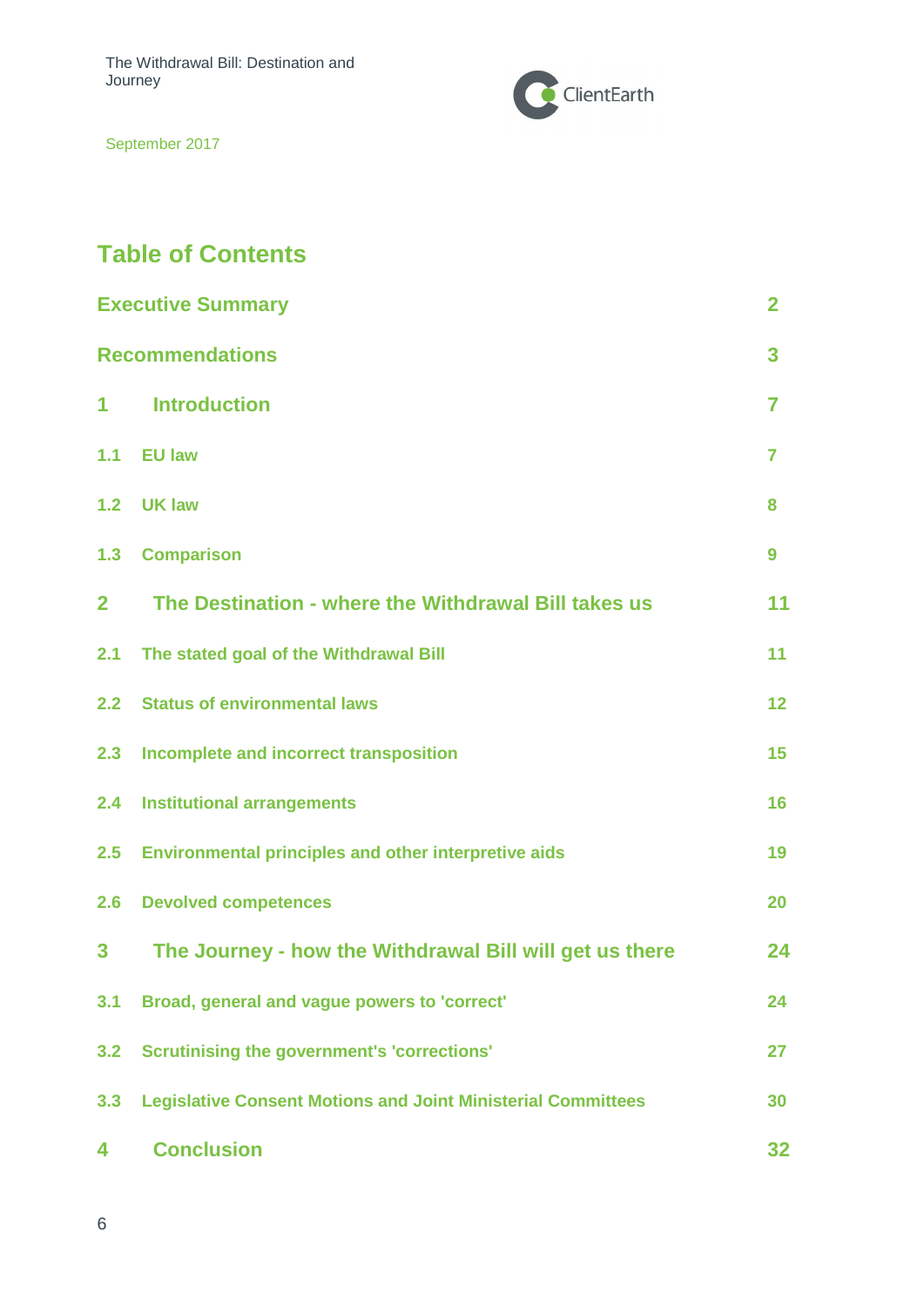

# <span id="page-6-0"></span>**1 Introduction**

The report begins by detailing some categories of both EU and UK law in order to explain the current legal landscape and proposed changes to be made under the Withdrawal Bill. It then identifies the destination the Withdrawal Bill will take us to, and what implications this has for environmental law in the UK. Finally, it gauges the suitability of the journey the Withdrawal Bill will travel down, and the democratic issues raised by the current approach.

A significant proportion of UK environmental law derives from the UK's membership of the EU. As a result, UK environmental law is deeply entwined with EU legal instruments and institutions. Leaving the EU presents the UK with the complex task of constructing a standalone legal framework which is functional from a legal point of view and effective from an environmental one. The first step on this journey will be taken by the European Union (Withdrawal) Bill (Withdrawal Bill) which will repeal the 1972 European Communities Act (ECA) whilst ensuring that "wherever possible, the same rules and law apply on the day after we leave the EU as before".<sup>1</sup>

The Withdrawal Bill must be both adequately equipped to retain EU law and appropriately constrained from empowering substantive changes to the law in a manner that circumvents proper Parliamentary processes for law-making. However, the publication of the first draft of the Bill revealed a number of glaring weaknesses in its substance and approach. Three dangers materialise from these weaknesses: a reduction in standards of environmental protections, the emergence of a democratic deficit, and a loss of governance functions essential to environmental law. This report identifies and dissects these weaknesses by considering first the destination the Withdrawal Bill takes us to, and then the journey by which it travels.

In order to ground this analysis, it is first necessary to make some preliminary remarks regarding the nature of laws arising from both EU and UK institutions.

## <span id="page-6-1"></span>**1.1 EU law**

There are three main forms of EU legal instrument that the Withdrawal Bill should retain within domestic law. These are:

- EU Treaty law. The overarching provisions found in the EU Treaties inform future policy and legal developments. The treaties include a number of important environmental principles, such as the precautionary principle.<sup>2</sup>
- EU Regulations and Decisions.<sup>3</sup> These EU laws are directly effective, which means that they apply directly in Member States (including the UK) without the need for Member States to introduce their own domestic legislation.

<sup>1</sup> Department for Exiting the European Union White Paper, 'Legislating for the United Kingdom's withdrawal from the European Union' (Cm 9446, March 2017) 14.

<sup>&</sup>lt;sup>2</sup> Treaty on the Functioning of the European Union (TFEU) Article 191(2).

<sup>3</sup> References to 'EU Regulations' elsewhere in this Report should be taken as also referring to EU Decisions.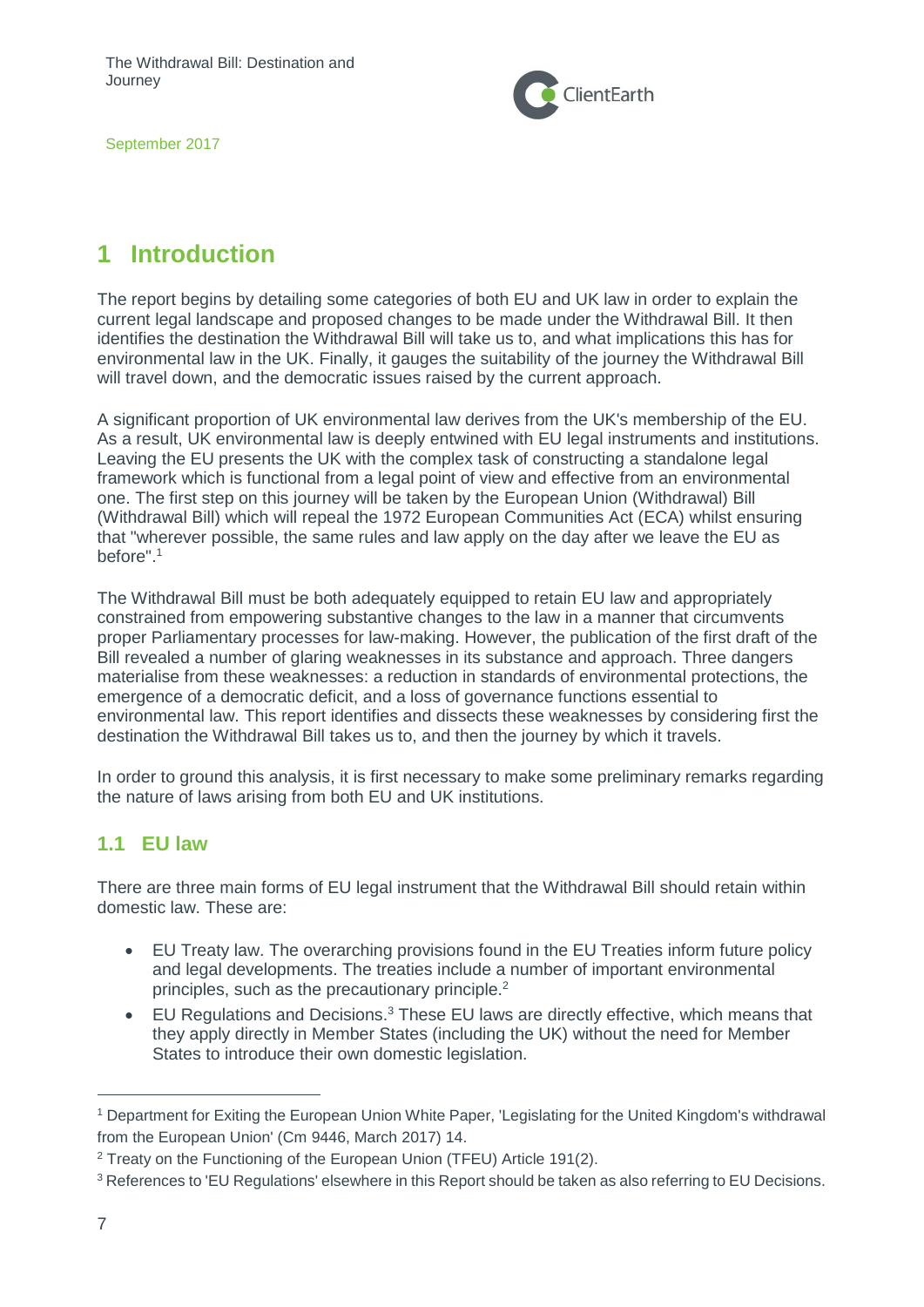

 EU Directives. These EU laws are not directly effective. Instead, they require Member States (including the UK) to introduce their own domestic legislation to give effect to them. Consequently, there are already a considerable number of pieces of UK legislation that implement (they 'transpose') EU law.

#### <span id="page-7-0"></span>**1.2 UK law**

In the UK there are two main kinds of legislation.

- Primary Legislation is law made by Parliament (Acts of Parliament). These laws are enacted through a full Parliamentary process, requiring debate in - and the assent of both the House of Lords and the House of Commons to become law. Both Houses have the ability to make amendments to the law during their passage through Parliament. Once enacted, primary legislation can normally<sup>4</sup> only be amended or repealed through a subsequent Act of Parliament.
- <span id="page-7-1"></span> Secondary Legislation on the other hand is law made by Government. Some Acts of Parliament give Government Ministers the power to create laws subject to certain constraints. Most, but not all, of these laws are called 'Statutory Instruments'.<sup>5</sup> Secondary Legislation<sup>6</sup> is drawn up and introduced by the relevant Government Minister. These laws do not necessarily require a vote in Parliament to become law, <sup>7</sup> and the Houses are not able to make amendments to them before they become law. Many EU laws have been transposed through Statutory Instruments (SIs) under the ECA (there are at least 7,900 such SIs<sup>8</sup>). SIs can be amended or revoked by Government Ministers without necessarily requiring a vote in Parliament.

<sup>6</sup> Also known as 'delegated legislation' or 'subordinate legislation'.

<sup>4</sup> Subject to Henry VIII clauses - see<http://www.parliament.uk/site-information/glossary/henry-viii-clauses/> (accessed 11/5/2017).

<sup>5</sup> Malcolm Jack (ed), *Erskine May's Treatise on the law, privileges, proceedings and usage of Parliament*  (24th edn, LexisNexis 2011) 669.

<sup>7</sup> See *infra* §3.2.

<sup>&</sup>lt;sup>8</sup> See House of Commons Library, 'Legislating for Brexit: Statutory Instruments implementing EU law' (Briefing Paper Number 7867, 16 January 2017) 6.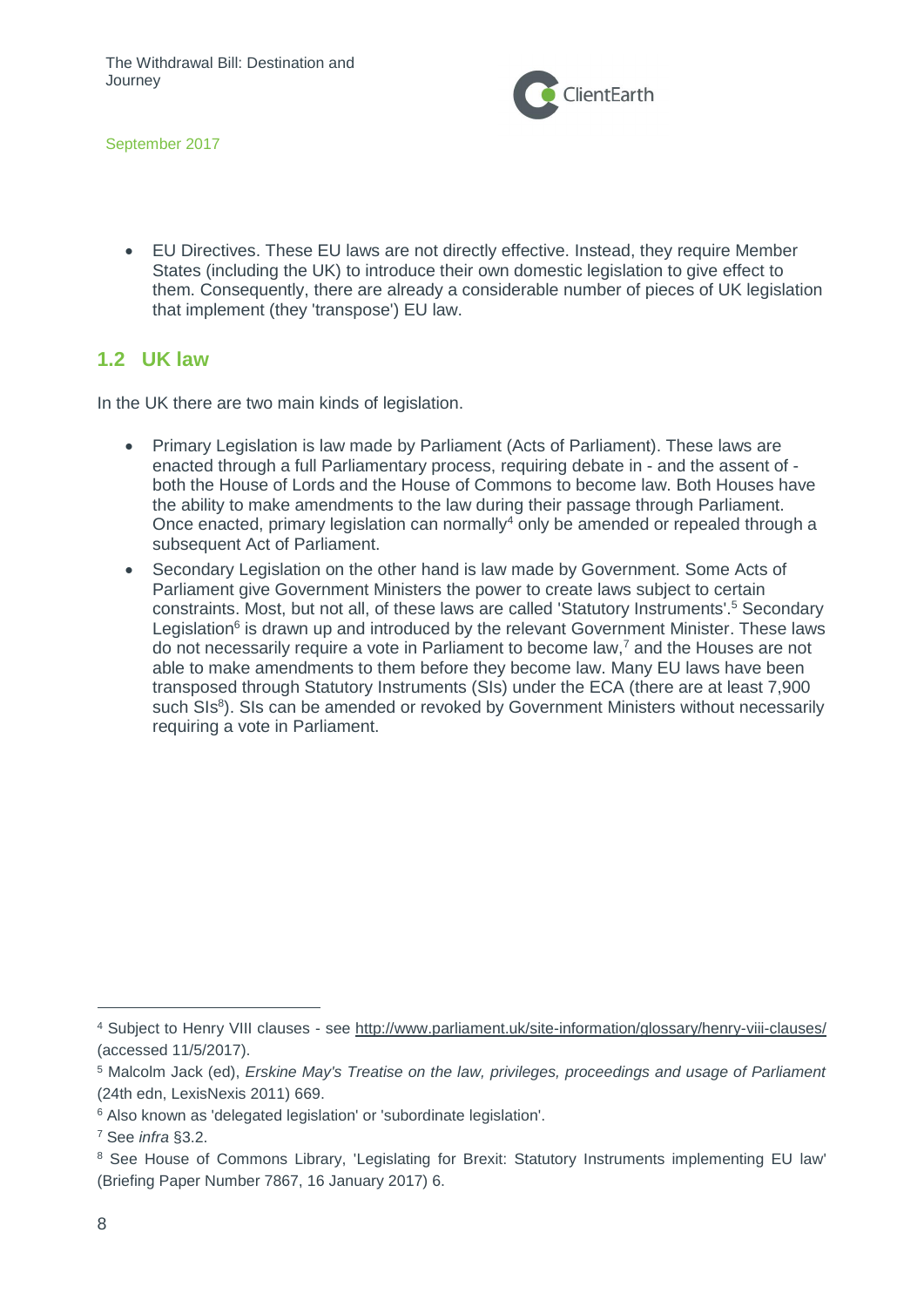

# **1.3 Comparison**

There are important differences between primary and secondary legislation in the UK.

| <b>Primary</b>   | Product of<br>Parliamentary debate<br>and approval | Can only be<br>amended/repealed by<br>Parliament | Takes precedence over<br>secondary legislation. |
|------------------|----------------------------------------------------|--------------------------------------------------|-------------------------------------------------|
| <b>Secondary</b> | Product of                                         | Can be                                           | Can be overturned by a court                    |
|                  | Governmental                                       | amended/revoked by                               | if its creation or its provisions               |
|                  | departments                                        | <b>Government Ministers</b>                      | are considered illegal.                         |

Secondary legislation is normally used to elaborate technical details of a law or to allow for standards to be updated easily (for example in the light of new scientific evidence). It is not normally appropriate to use secondary legislation for important policy matters.<sup>9</sup>

However, it has to date been acceptable to use secondary legislation to implement important EU laws in the UK because such laws have already gone through democratic debate, scrutiny and approval within the European Parliament and Council of Ministers. Furthermore, UK Ministerial powers with regards EU law are constrained: these powers can only be used to give effect to EU law in the UK.

In the words of the House of Lords Constitution Committee:

*[W]hile EU law embodied in secondary legislation made under section 2(2) of the ECA will technically be secondary legislation, that is a consequence of the fact that it simply implemented law agreed at an EU level - it does not mean that the law it encompasses is not important enough to be worthy of primary legislative status*. 10

<sup>9</sup> See Malcom Jack, *Erskine May* (n 5) 667ff; Ruth Fox and Joel Blackwell, 'The Devil is in the Detail: Parliament and Delegated Legislation' (Hansard Society 2014), especially 23-24, 28-33

<sup>10</sup> House of Lords Constitution Committee, 'The 'Great Repeal Bill' and delegated powers' (9th Report of Session 2016-17, HL Paper 123, 7 March 2017) [58].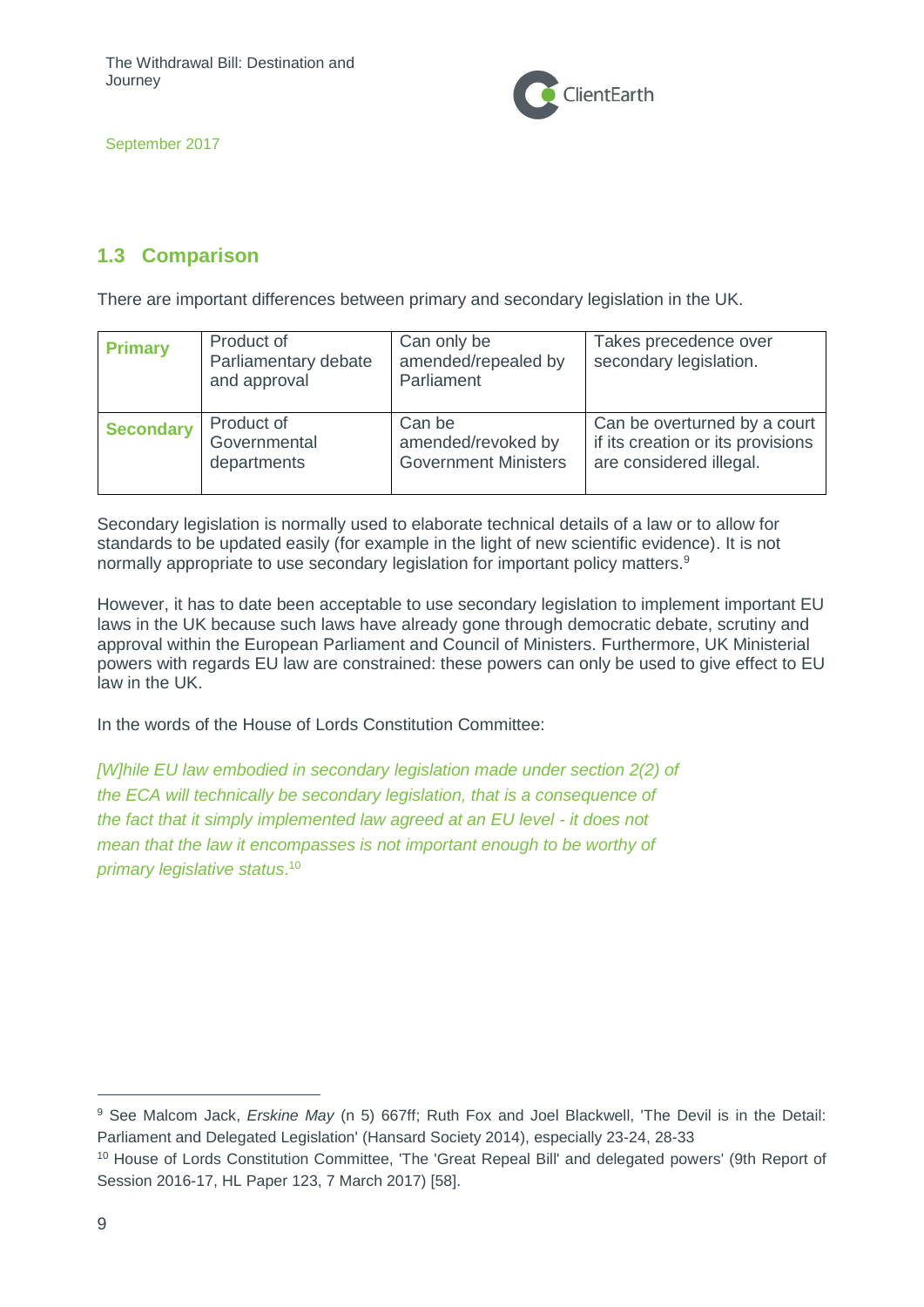

And of the Delegated Powers and Regulatory Reform Committee:

*The main reason why, since 1973, secondary legislation has been used to give effect to most EU law is not because the law is unsuitable for being dealt with in a bill. It is much more to do with the fact that Parliament would have been overwhelmed with the sheer volume of primary legislation that would have been necessary had it been the principal vehicle of transposition*. 11

Statutory Instruments created to transpose EU Directives and implement other EU legal requirements are thus a special kind of secondary legislation. Their treatment therefore requires extra care and consideration.

**Recommendation 1: The Government should acknowledge the special status of existing secondary legislation that implements EU law. The special status of this law is felt particularly strongly within environmental law since around 80% of environmental law derives from the EU.**

<sup>11</sup> House of Lords Delegated Powers and Regulatory Reform Committee, 'Special Report: Second Submission to the House of Commons Procedure Committee on the delegated powers in the "Great Repeal Bill"' (30th Report of Session 2016-17, HL Paper 164, 27 April 2017) [11].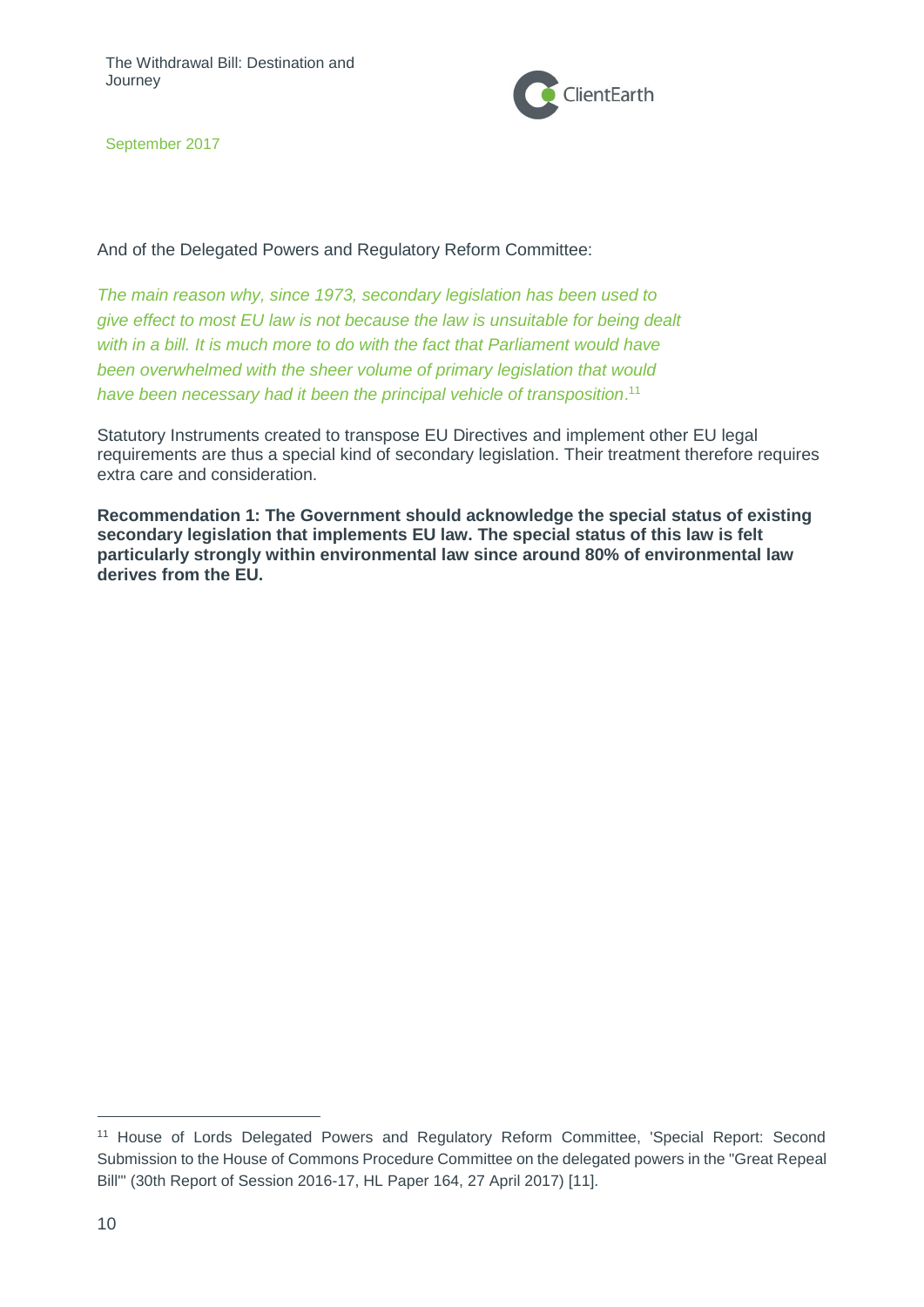

# <span id="page-10-0"></span>**2 The Destination - where the Withdrawal Bill takes us**

## <span id="page-10-1"></span>**2.1 The stated goal of the Withdrawal Bill**

Prior to the publication of the Withdrawal Bill, the Government stated in its White Paper that the goal of the Bill would be to ensure that "as a general rule, the same rules and law will apply after we leave the EU as they did before".<sup>12</sup> More specifically, the White Paper states that the Withdrawal Bill "will ensure that the whole body of existing EU environmental law continues to have effect in UK law".<sup>13</sup>

The published draft Bill retains EU-derived law in three ways corresponding to the three forms of EU law identified above. Clause 2 contains a saving for domestic legislation transposing EU Directives.<sup>14</sup> This clause retains, inter alia, all secondary legislation transposing EU Directives enabled by the ECA. Clause 3 provides for the incorporation into domestic law of direct EU legislation (ie EU Regulations etc.). Clause 4 retains the rights arising under the *directly effective provisions* of the EU Treaties.<sup>15</sup> The Withdrawal Bill thus creates two new categories of domestic legislation. As defined in the Bill, these are:

*"retained EU law" [which] means anything which, on or after exit day, continues to be, or forms part of, domestic law by virtue of section 2, 3 or 4 or subsection (3) or (6) above (as that body of law is added to or otherwise modified by or under this Act or by other domestic law from time to time)*; 16 *and*

*"retained direct EU legislation" [which] means any direct EU legislation which forms part of domestic law by virtue of section 3 (as modified by or under this Act or by other domestic law from time to time, and including any instruments made under it on or after exit day).* 17

The latter category of 'retained direct EU legislation' is a subset of the former category of 'retained EU law', and can in some ways be considered a new form of UK law. Note that the Withdrawal Act also amends the 1978 Interpretation Act to ensure that the provisions of the 1978 Act also apply to 'retained direct EU legislation'.<sup>18</sup> However, the exact status of this new

 $17$  ibid s14 $(1)$ .

<sup>12</sup> White Paper Cm 9446 (n 1) [1.12].

<sup>13</sup> ibid 'Example 2' p17.

<sup>&</sup>lt;sup>14</sup> There are also some SIs that give effect to requirements of EU Regulations: these are also retained by clause 2.

<sup>15</sup> Some other aspects of the EU Treaties, such as their interpretive function, are retained elsewhere in the Bill.

<sup>16</sup> Withdrawal Bill s6(7).

<sup>18</sup> ibid Schedule 8, Part II, para 9.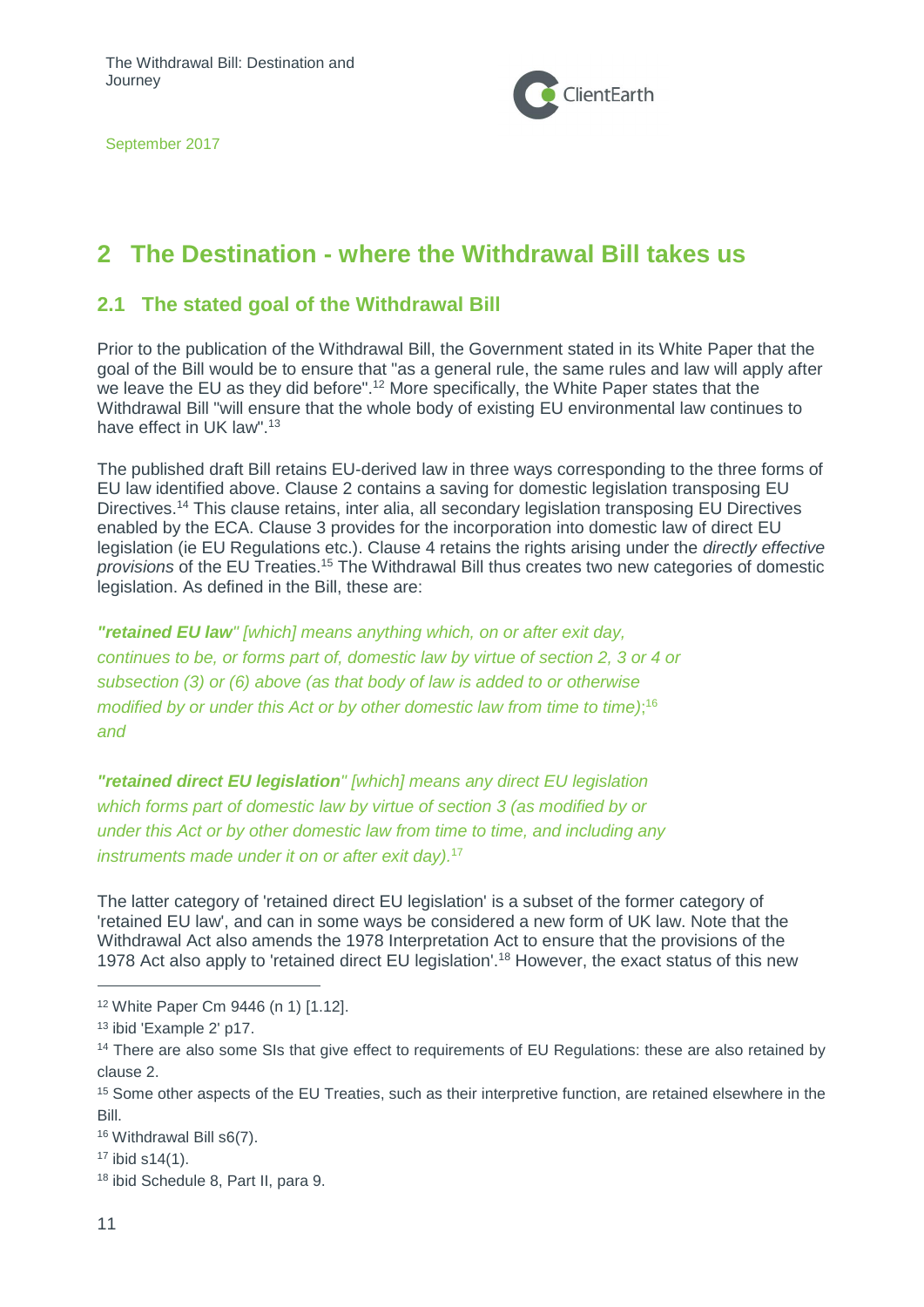

category of 'retained direct EU legislation' is not entirely clear, nor the future status of 'retained EU law' in general. For example, it is unclear whether 'retained direct EU legislation' always qualifies as an enactment.

Broadly speaking, the draft Withdrawal Bill does carry over the text of EU Regulations and retains existing SIs empowered by the ECA, but this does not mean that retained EU law will continue to have effect "as it has effect in domestic law immediately prior to exit day"<sup>19</sup> or "so far as operative immediately before exit day".<sup>20</sup> As will be seen throughout this report, there are a number of issues that must be tackled to ensure that there is not a reduction in environmental standards or a loss of important governance functions.

The direction of the Withdrawal Bill thus needs to be altered to ensure that it does reach its stated destination where all retained EU law continues to apply. It is worth noting too that this destination is not a final one: UK environmental law will need to be continually adjusted and improved as we seek to further improve and enhance the conditions for life on this planet.

**Recommendation 2: The Government should meet its stated aim of retaining the** *whole body* **of existing EU environmental law. To do this, the Withdrawal Bill must also retain, inter alia, environmental principles, incompletely transposed elements of EU Directives, and governance functions currently exercised by EU institutions.** 

#### <span id="page-11-0"></span>**2.2 Status of environmental laws**

As identified above, a considerable amount of EU-derived environmental law in the UK takes the form of SIs enabled by powers contained in the European Communities Act (ECA). Whilst the UK has been a member of the EU, this has been an appropriate arrangement, since Ministerial powers under the ECA to make and amend laws have been appropriately constrained. Government Ministers can only use the powers provided by the ECA to implement EU laws (which have already undergone a democratic process within the EU). As such, these SIs are *not* examples of important aspects of policy being designed and legislated for by Ministers without the proper involvement of Parliament.

However, the Withdrawal Bill is not clear on what the process and rules will be for modifying 'retained EU law' (in particular those SIs originally adopted under the ECA) once the UK has left the EU. It would be unacceptable if Government Ministers were able to do this *without properly consulting Parliament* as it would give Ministers extensive discretion to alter, amend, remove and meddle with our essential environmental safeguards without proper public scrutiny, and would amount to a significant loss of Parliamentary sovereignty. As the Bar Council points out:

 $19$  ibid s2(1).

 $20$  ibid s3(1).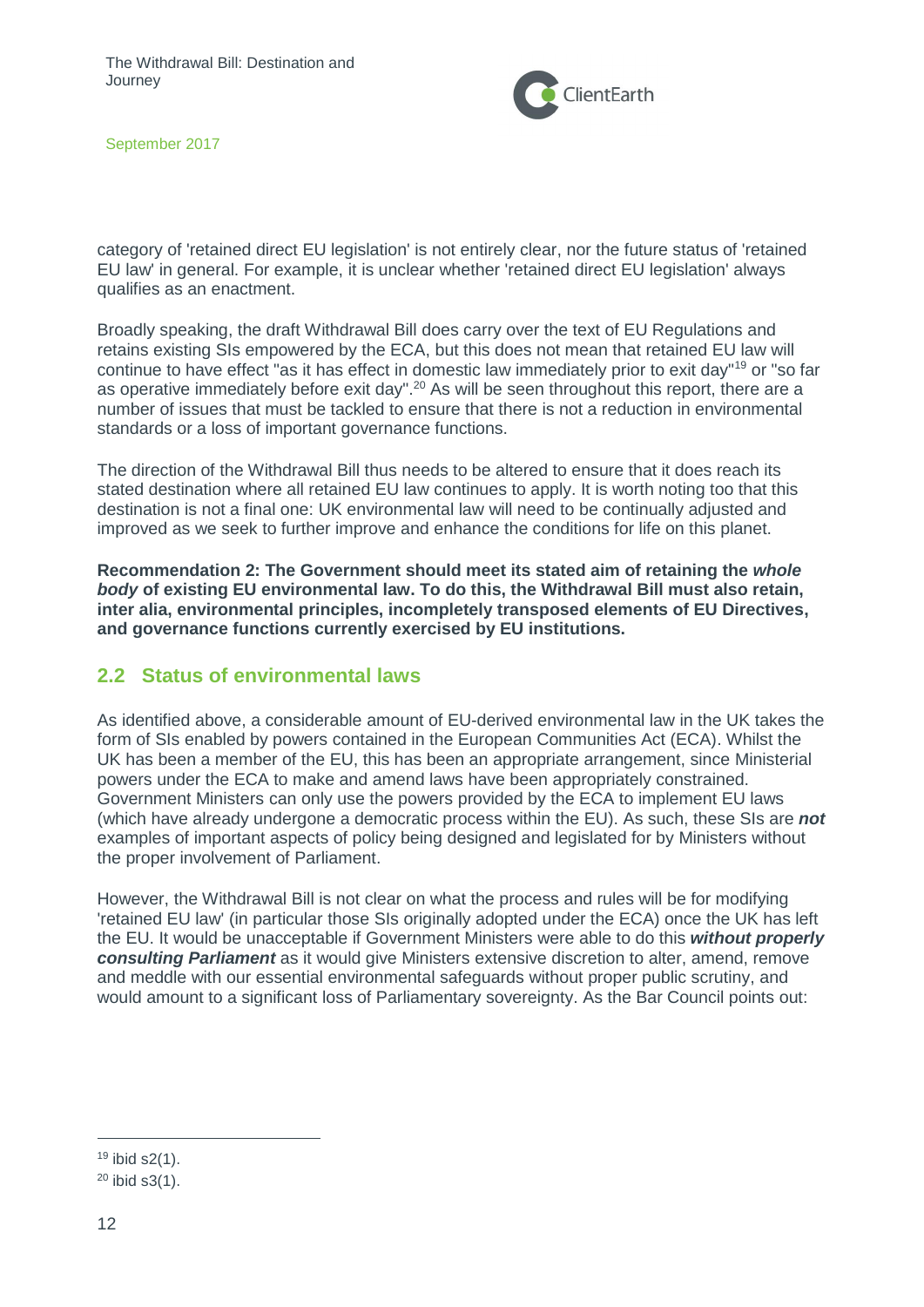

*It would be a matter of great constitutional concern if the [Withdrawal Bill] were to contemplate the possibility that repeal, or other significant change to the substantive content, of law currently deriving from EU Directives could be effected by a process similar to the making of ECA s2(2) instruments. Such a process would bring about a significant democratic deficit which would undermine the legitimacy of resulting legislation. It is one thing to use a secondary instrument to implement legislation that has been the subject of an*  extensive legislative process at European level. It is another thing entirely to *use that process to implement policy which simply emerges from ministerial decision-making within the confines of Whitehall departments or Cabinet committees. 21*

The Withdrawal Bill is not entirely clear on this matter.<sup>22</sup> With regards to 'retained direct EU legislation', Schedule 8 Part 1 paragraph 3(1) provides that:

*Any power to make, confirm or approve subordinate legislation which was conferred before exit day is to be read, on or after exit day and so far as the context permits or requires, as being capable of being exercised to modify (or, as the case may be, result in the modification of) any retained direct EU legislation.*

And Schedule 8 Part 1 paragraph 5(1) reads:

*Any power to make, confirm or approve subordinate legislation which is conferred on or after exit day may, so far as applicable and unless the contrary intention appears, be exercised so as to modify (or, as the case may be, result in the modification of) any retained direct EU legislation.*

The Withdrawal Bill thus significantly expands the scope of both existing ministerial powers (under paragraph 3) and new ministerial powers (under paragraph 5) so that they may be used to modify 'retained direct EU legislation'. This means that some retained EU environmental legislation can be modified by Government Ministers without properly consulting Parliament. This goes against the Government's statement in its White Paper that "Parliament (and, where appropriate, the devolved legislatures) will be able to decide which elements of [EU-derived UK law] to keep, amend or repeal".<sup>23</sup> This significant alteration to the fabric of the law-making

<sup>&</sup>lt;sup>21</sup> Cited in House of Lords Constitution Committee Report (n 10) [57], emphasis added.

<sup>&</sup>lt;sup>22</sup> Note that this is a distinct issue from the process of 'correcting' the statute books as detailed in clauses 7-9 of the Bill and in §3.1 of this report. I am grateful to Swee Leng Harris of The Legal Education Foundation for valuable insight on this issue.

<sup>23</sup> White Paper Cm 9446 [1.12]. On devolution issues, see §2.6 and §3.3 below.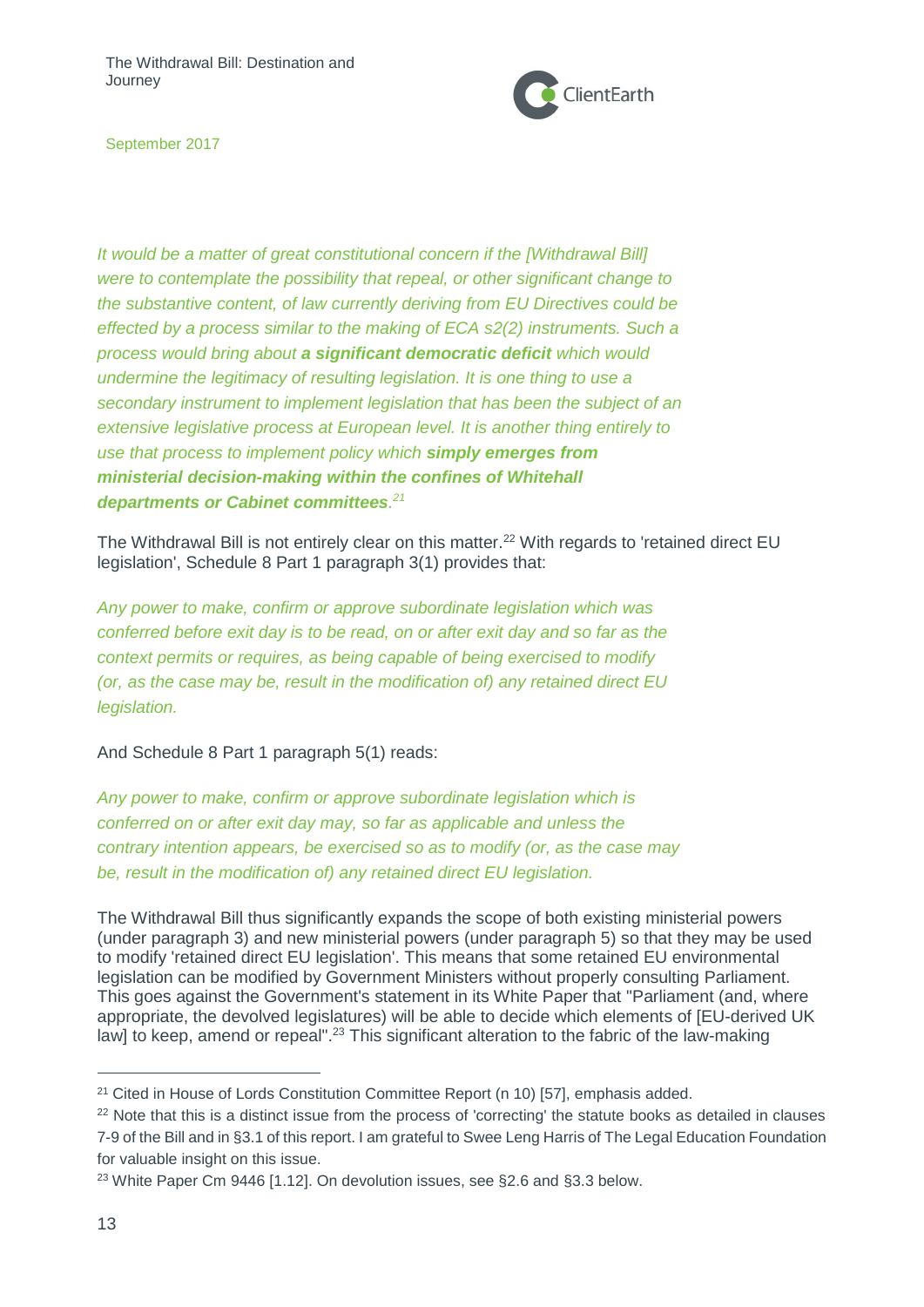

process in the UK merits criticism since it increases the democratic deficit within UK law-making and risks a reduction in standards of environmental law.

The process for amending 'retained EU law' other than 'retained direct EU legislation' is less clear. At the general level, section 14 of the Interpretation Act contains an 'implied power to amend'. This sets out that when an Act confers powers to make SIs, powers to amend and revoke said SIs are also implied to exist.

However, clause 2 of the draft Withdrawal Bill does not provide powers to create 'retained EU law', but rather saves such laws from lapse. While most Acts of Parliament that save SIs include a modifying power to modify those SIs, the Withdrawal Bill does not. The process for modifying 'retained EU law' post-Brexit is not clear from the main body of the Bill.

Schedule 7 Part 3 paragraph 15 does specify that Government Ministers will have powers to modify 'retained EU law' post-Brexit. However, these powers must be made "in consequence of any other provision made by or under this Act".<sup>24</sup> If this is interpreted restrictively, in that such powers can only be exercised if necessary and simply consequentially, then there remains uncertainty as to how 'retained EU law' can be substantively modified post-Brexit aside from the usual Parliamentary processes.

On the other hand, if paragraph 15 is to be interpreted broadly, then the Withdrawal Bill is proposing another significant transfer of power from Parliament to Government that would undermine the UK's sovereign and democratic Parliament. This would be a significant flaw with the Government's approach to leaving the EU, undermining both democracy and potentially environmental standards.

Rather than its current vague approach that potentially endangers the health of both people and nature, the Withdrawal Bill should specifically set out that, once the UK has left the EU, 'retained EU law' can only be amended or revoked by primary legislation of the relevant parliament.<sup>25</sup> Laws that have been created through democratic processes must be protected from being amended or revoked on the diktat of a Government Minister. Statutory instruments implementing EU law contain important policy and represent the democratic will of the people: they must be accorded a befitting status.

**Recommendation 3: The Withdrawal Bill should include a clause specifying that retained EU law can only be modified by an Act of Parliament once the UK has left the EU. Exceptions to this rule for technical standards and other non-essential elements of the** 

<sup>24</sup> Withdrawal Bill, Schedule 7 Part 3 para 15(1).

<sup>&</sup>lt;sup>25</sup> Whilst allowing for the possibility of creating exceptions to this for particularly technical aspects of legislation, or those which are otherwise suitable for modification by SI. Determining how precisely to divide up retained EU law in this regard will not be easy, see [57]-[67] of the Constitution Committee Report (n 10), and consider also the notion of 'non-essential' elements of legislation contained in Article 290 of the TFEU, in which regard see Dominique Ritleng, 'The Reserved Domain of the Legislature: The Notion of 'Essential Elements of an Area'' in Carl Fredrik Bergström and Dominique Ritleng (eds), *Rulemaking by the European Commission: The New System for Delegation of Powers* (OUP 2016) 133.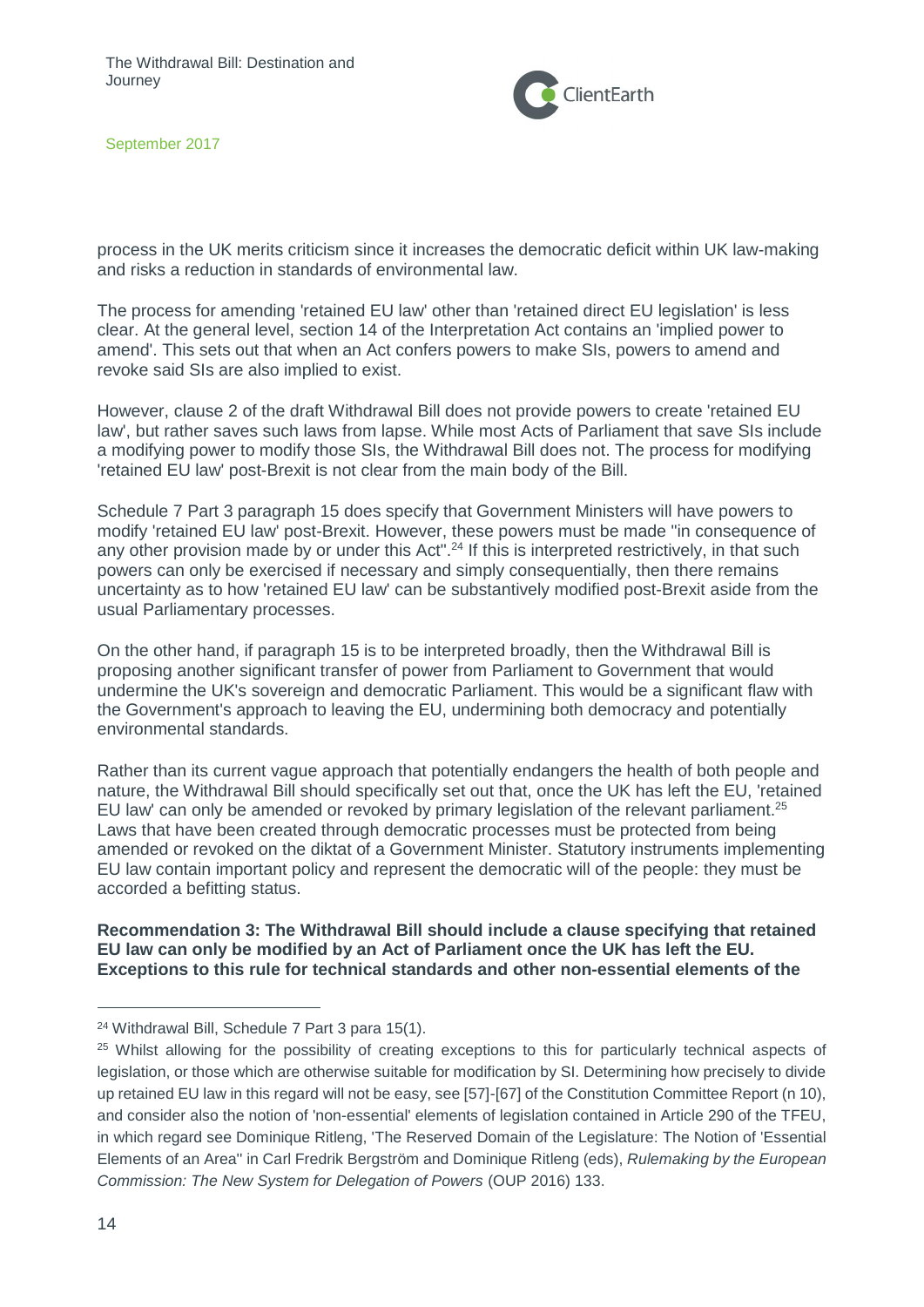

**legislation should be permissible. However, both the granting of such exceptions and the exercise of them should be subject to a high level of Parliamentary scrutiny. Paragraphs 3(1) and 5(1) of Schedule 8 Part 1 should be removed, with the scope of future delegated powers to be determined by the relevant parent Act.**

#### <span id="page-14-0"></span>**2.3 Incomplete and incorrect transposition**

Transposition of EU Directives into UK law is sometimes lacking in timeliness, completeness and/or correctness. Consequently, UK laws do not always fully or correctly match the obligations under EU law that they seek to transpose. While this is a pre-existing problem, its impact on environmental standards will be felt more acutely once the UK has left the EU. In addition, new problems of failed transposition will arise because some EU provisions have not, to date, been needed to be transposed into UK law.

It is worth distinguishing between those problems that are pre-existing and those that will come about as a result of the UK leaving the EU. Pre-existing problems are caused by the UK's failure to properly transpose Directives or to meet transposition deadlines. Currently, the European Commission undertakes transposition monitoring to encourage full implementation and can take enforcement measures via the CJEU where necessary. For example, in Case C-530/11, the CJEU found that the UK had failed to correctly transpose Articles 3(7) and 4(4) of the Public Participation Directive 2003/35/EC.<sup>26</sup> The UK has also been issued a formal notice for late transposition of Directive 2015/1480/EU on air quality.<sup>27</sup> If failures such as these to properly implement existing environmental laws persist post-Brexit, then the UK will see a drop in environmental standards as compared to those currently enjoyed as members of the EU.

It is imperative that the UK remedies any existing instances of incorrect or incomplete transposition before it leaves the EU. This includes, but is not limited to, those issues that have already been highlighted by the European Commission. Where incorrect or incomplete transposition is subsequently discovered (ie post-Brexit discoveries of failure to properly transpose pre-Brexit obligations), the UK should seek to remedy these. The Withdrawal Bill should specifically provide for this by placing an obligation on Ministers to remedy incomplete and incorrect transposition of EU law, and by providing ongoing powers to amend UK law so that it properly transposes those obligations incumbent on the UK immediately prior to its withdrawal from the EU.

New problems of incomplete transposition will also be created as a result of leaving the EU. This is because some obligations contained in Directives do not currently need to be transposed. These include obligations on Member States, such as numerous reporting requirements on all manner of environmental matters from air quality, progress towards favourable status of protected habitats and species, and the reduction of pollution. These do not exist in UK law and would not be saved by the Withdrawal Bill. Moreover, obligations on the European Commission itself, such as those to review and bring forward proposals for future controls and standards would be lost, leaving a gap in policy progress.<sup>28</sup> Standard penalty clauses in directives -

<sup>26</sup> Infringement reference 2006/4033.

<sup>&</sup>lt;sup>27</sup> Infringement reference 2017/0214.

<sup>&</sup>lt;sup>28</sup> See eg Article 16 of the Water Framework Directive 2000/60/EC OJ L327/1.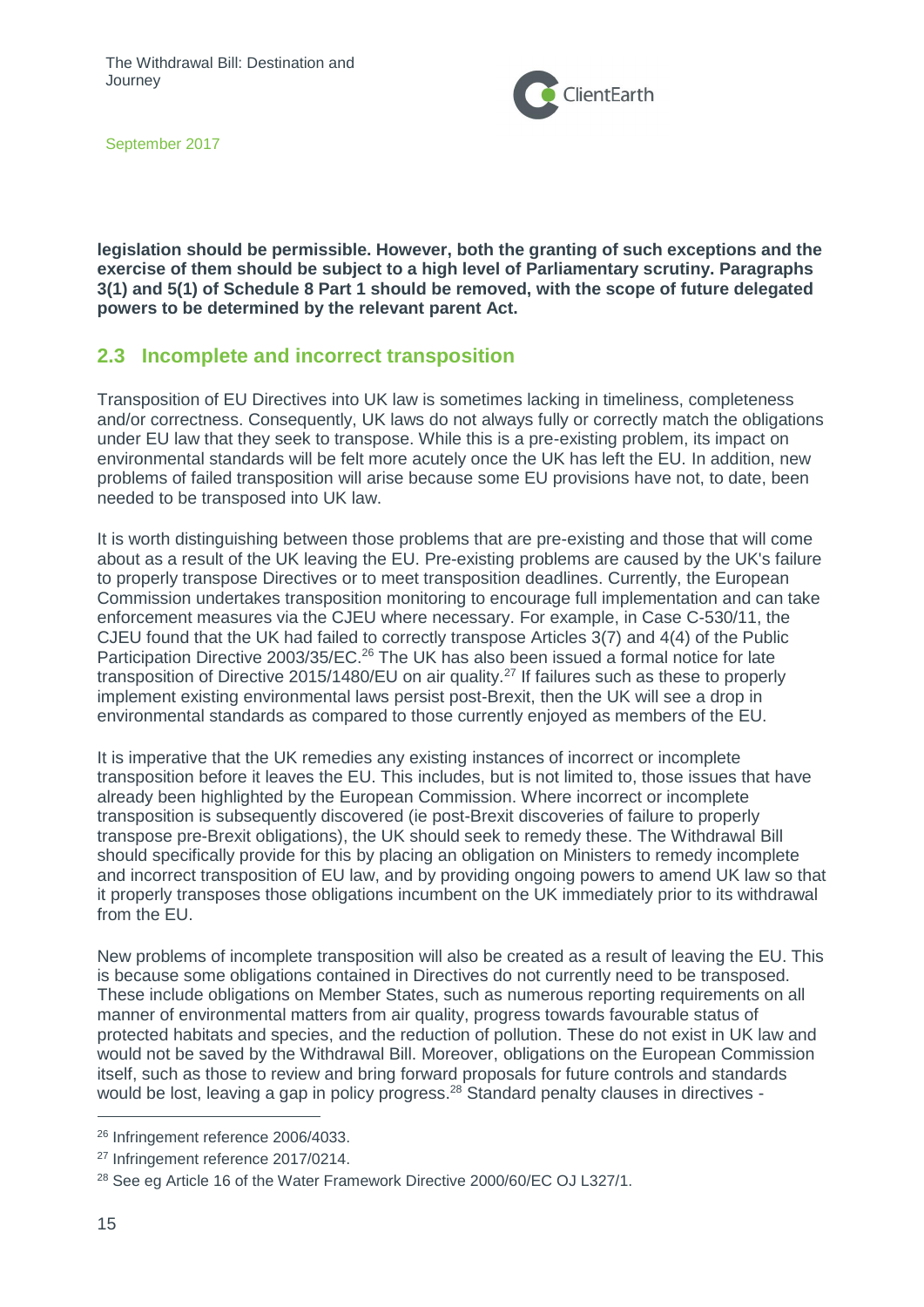

requiring effective, dissuasive and proportionate penalties for breaches of obligations - will be lost, leaving limited recourse to domestic judicial review, and without the backing of fines by the European Court of Justice.

While a member of the EU, and the parent directives are still in place, these can be considered 'correctly incomplete' transposition. However, once outside the EU, the UK will need to ensure that these obligations are not lost in order to avoid a drop in environmental standards and the creation of a governance gap for environmental law. Obligations such as reporting obligations should shift to reporting to Parliament at least as a transitional measure, and ultimately to any new institution established to monitor environmental progress.

**Recommendation 4: The Withdrawal Bill should place an obligation to remedy incomplete and incorrect transposition of EU law before exit day. This should include an obligation to incorporate into UK law those functions and powers that are currently only located in parent EU Directives. The Bill should also contain obligations and appropriate powers to remedy incorrect and incomplete transposition that are discovered post-Brexit.** 

## <span id="page-15-0"></span>**2.4 Institutional arrangements**

UK environmental law is dependent on interaction with a number of different EU institutions. These include the European Commission, the Court of Justice of the European Union (CJEU), the European Chemicals Agency (ECHA) and the European Environment Agency (EEA). These institutions play an essential role in the implementation, enforcement and oversight of UK environmental law.<sup>29</sup> Without these institutions, important functions will be lost and the law risks becoming 'zombie legislation' - laws on paper that have little meaning in practice since nobody is tasked with actually carrying out and following up activities essential to the functioning of the law. Environmental law already suffers from poor implementation, and so the opening up of a further governance gap outside the EU is of genuine concern.

On leaving the EU, the UK needs to replace and reallocate those functions currently exercised by EU bodies. The Withdrawal Bill provides the first step towards this goal. In clause 7(5) it provides that Government Ministers may create SIs to:

<sup>&</sup>lt;sup>29</sup> For more detail on the 'governance gap' resulting from Brexit, see Greener UK, 'The governance gap: why Brexit could weaken environmental protections' (August 2017) [http://greeneruk.org/resources/Greener\\_UK\\_Governance\\_Gap.pdf;](http://greeneruk.org/resources/Greener_UK_Governance_Gap.pdf) UKELA, 'Brexit and Environmental Law: Enforcement and Political Accountability Issues' (July 2017) <https://www.ukela.org/content/doclib/317.pdf> (both accessed 1/9/2017).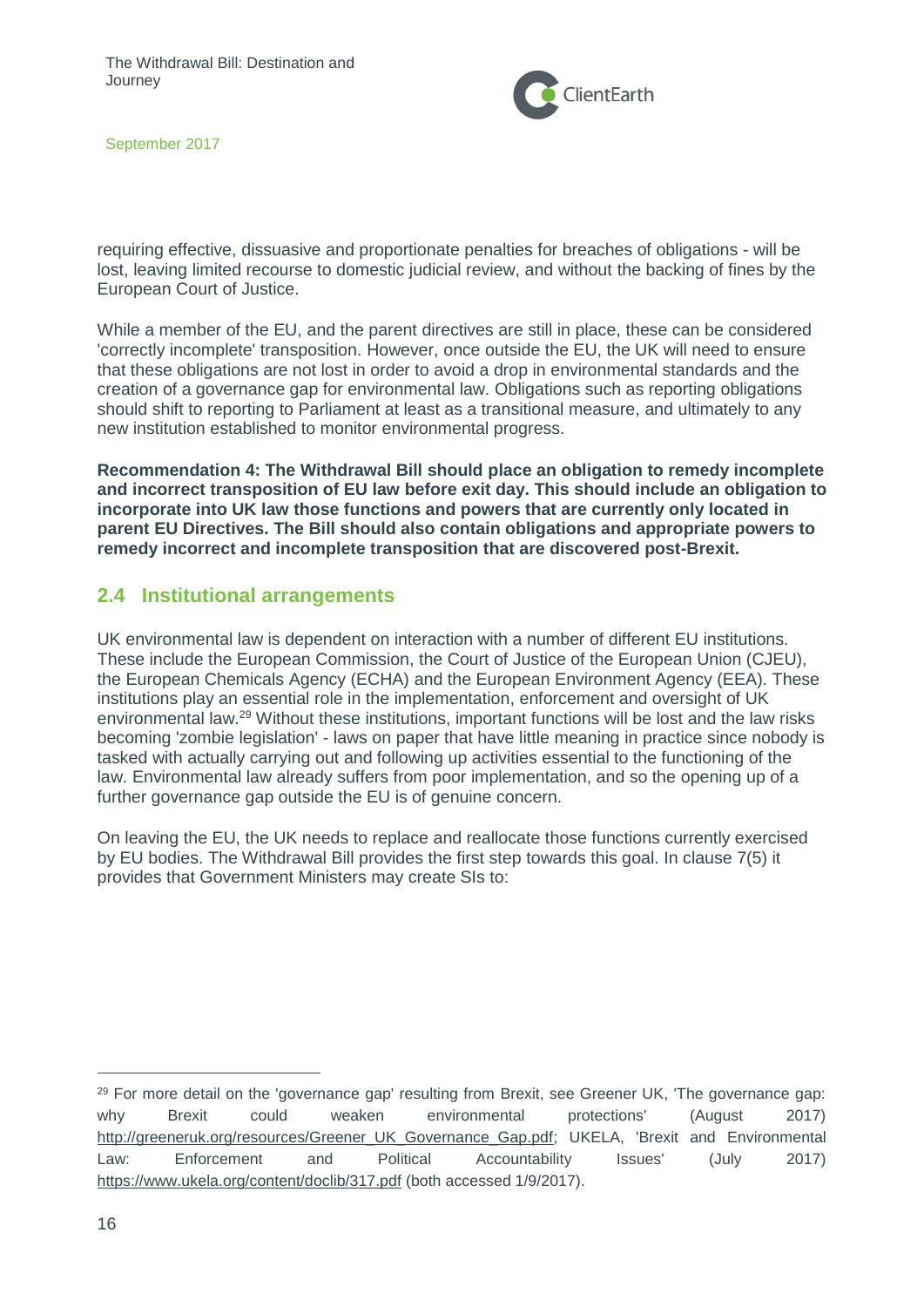

*(a) provide for functions of EU entities or public authorities in member States (including making an instrument of a legislative character or providing funding) to be -*

 *(i) exercisable instead by a public authority (whether or not newly established or established for the purpose) in the United Kingdom, or*

 *(ii) replaced, abolished or otherwise modified, or (b) provide for the establishment of public authorities in the United Kingdom to carry out functions provided for by regulations under this section.*

While there is some value in the implicit acknowledgement that there are functions that will need to be replaced, the method for doing so is currently inadequate and open to misuse and abuse by Ministers for a number of reasons. Firstly, under this clause, Ministers would be able to simply abolish potentially valuable functions currently performed by EU bodies. The risk of this happening is real, as exemplified by an example given in the Government's White Paper of a supposedly innocent 'correction' to the law:

*[T]he Offshore Petroleum Activities (Conservation of Habitats) Regulations 2001 … contain a requirement to obtain an opinion from the European Commission on particular projects relating to offshore oil and gas activities … [T]he power to correct the law would allow the Government to amend our domestic legislation to either replace the reference to the Commission with a UK body or remove this requirement completely.* 30

The removal of important reporting and compliance-based requirements like this one would significantly weaken environmental law, and would not leave the UK with the same rules that were in place before leaving the EU. On the contrary, it would lower standards of environmental protection and diminish the role of the public in the making and the policing of environmental law and policy.

Secondly, whilst it may well be necessary to create new institutions to fill the 'governance gap', the powers vested in Ministers to establish new bodies contained in paragraph (b) above are worrying. Institutions that oversee government compliance with the law should be independent from government. Allowing Ministers to create bodies that check whether the Ministers themselves are properly complying with the law could potentially lead to the creation of a circular system, lacking in proper accountability. Ministers must not be allowed to mark their own homework. In order to help prevent this situation, any new institutions should be established by primary legislation

Furthermore, while the draft Bill does allow for the creation of new bodies for environmental governance, the UK Government has stated on a number of occasions that it believes that this will not be necessary. Most pertinently, in a factsheet on environmental protections

<sup>30</sup> White Paper Cm 9446 (n 1) p20.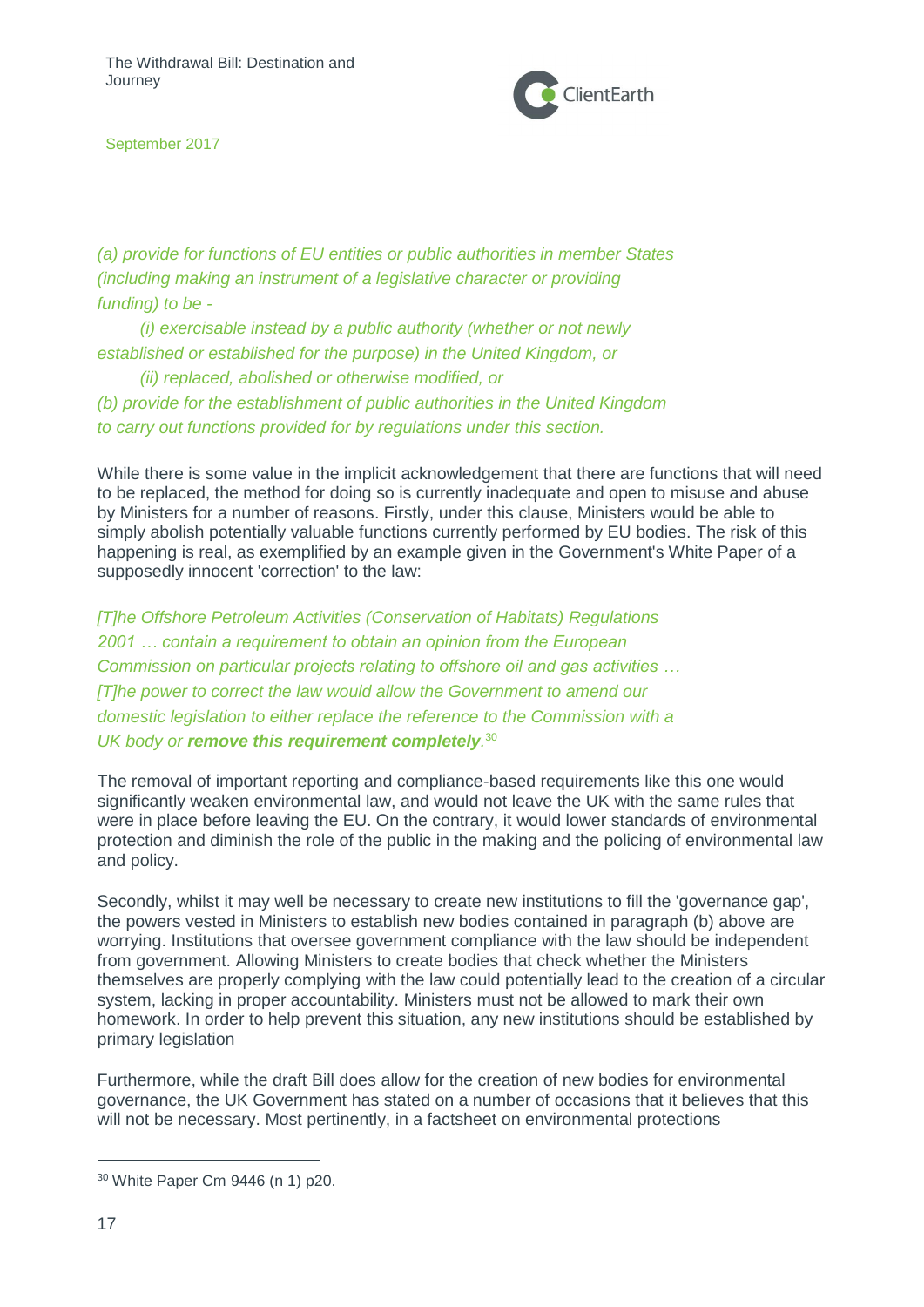

accompanying the publication of the Bill, the Government points to existing environmental regulators, judicial review and Parliament when answering how it will be held responsible for ensuring compliance with environmental regulations.<sup>31</sup> However, a more recent statement from Michael Gove seems to indicate that the UK Government is reviewing its thinking on this matter. He has stated that:

*[A]s we prepare to leave the EU we must give thought to how we can create new institutions to demonstrate environmental leadership and even greater ambition. Not least because we have to ensure that the powerful are held to account and progress towards meeting our environmental goals is fairly measured. 32*

Creative thought and new institutions may well be necessary here. While the existing domestic mechanisms referred to above are necessary, they are by themselves insufficient to secure full implementation, compliance and enforcement of environmental law. Existing environmental regulators have recently seen their powers and resources diminished. Consider for example Natural England's latest strategy, which indicates that they will be "passing more power and responsibility to people on the ground"<sup>33</sup> and becoming "conveners and enablers rather than enforcers".<sup>34</sup>

While judicial review is doubtless a useful tool, it is too narrow in terms of scope and remit, too restrictive in terms of access (including with regards costs), and too limited in terms of remedies and sanctions. Existing standards for judicial review are also being weakened by a muchcriticised attempt to remove certainty over costs for environmental claimants, <sup>35</sup> which the Aarhus Compliance Committee has recently declared to have moved the UK "further away from meeting the requirements"<sup>36</sup> of the Aarhus Convention. And while Parliament does have an important role to play in holding the Government to account, elected members lack the time and ecological expertise necessary to effectively uphold environmental laws.

<sup>31</sup> Department for Exiting the European Union, 'The Repeal Bill. Factsheet 8: Environmental protections' [https://www.gov.uk/government/uploads/system/uploads/attachment\\_data/file/627999/Environmental\\_prot](https://www.gov.uk/government/uploads/system/uploads/attachment_data/file/627999/Environmental_protections_factsheet.pdf) [ections\\_factsheet.pdf](https://www.gov.uk/government/uploads/system/uploads/attachment_data/file/627999/Environmental_protections_factsheet.pdf) (accessed 1/9/2017)

<sup>32</sup> Michael Gove, 'The Unfrozen Moment – Delivering A Green Brexit' (21 July 2017)

<https://www.gov.uk/government/speeches/the-unfrozen-moment-delivering-a-green-brexit>

<sup>33</sup> Natural England, 'Conservation 21: Natural England's Conservation Strategy for the 21st Century' (NE642, 2016) 7.

<sup>34</sup> ibid.

<sup>35</sup> <https://www.clientearth.org/government-facing-court-new-environmental-justice-plans/> (accessed 24/7/2017).

<sup>36</sup> UNECE Meeting of the Parties to the Convention on Access to Information, Public Participation in Decision-making and Access to Justice in Environmental Matters, 'Report of the Compliance Committee: Compliance by the United Kingdom of Great Britain and Northern Ireland with its obligations under the Convention', ECE/MP.PP/2017/46 (2 August 2017) [103(a)].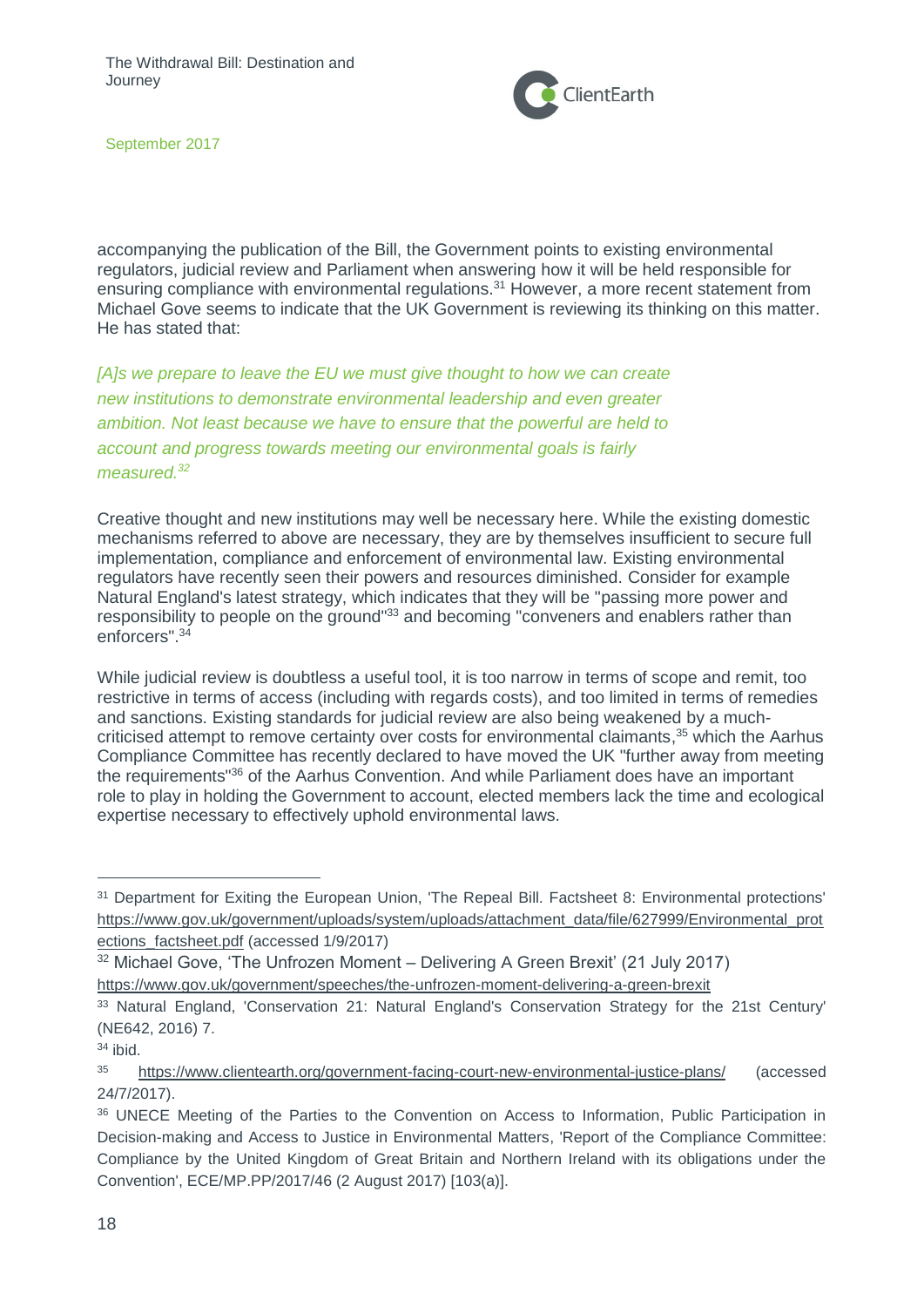

Any new domestic governance institutions established in the wake of Brexit must have adequate resources, full independence, relevant expertise and sufficient legal powers. Such bodies should be established by Parliament (not Government) and must make sure that nature's voices can be heard in the corridors of power. While it may be necessary to temporarily assign existing functions to domestic bodies (or to seek continued relationships with certain EU bodies where possible<sup>37</sup>), the Withdrawal Bill should contain an obligation to bring forward proper proposals for the establishment of new environmental governance mechanisms by primary legislation as soon as possible.

**Recommendation 5: The Withdrawal Bill must ensure that no environmental governance functions, including those currently exercised by EU institutions, are lost as a result of the UK leaving the EU. In particular, clause 7(5) must not allow for these functions to be abolished.**

**Recommendation 6: The Government should consult on the appropriate institutional replacement for those functions currently exercised by EU institutions. Statutory instruments transferring powers of EU bodies should undergo the most rigorous scrutiny process possible and should provide only for temporary interim measures, subject to the future creation of new mechanisms.** 

**Recommendation 7: The Withdrawal Bill should include an obligation to consult on and bring forward proposals for the establishment of new governance mechanisms once the UK has left the EU. These new mechanisms should be established through primary legislation and must have adequate resources, full independence, relevant expertise and sufficient legal powers.**

## <span id="page-18-0"></span>**2.5 Environmental principles and other interpretive aids**

The Government's White Paper stated that the Withdrawal Bill "will ensure that the *whole body* of existing EU environmental law continues to have effect in UK law".<sup>38</sup> A crucial and integral component of the law is how it is interpreted: this often requires looking outside the text of legislation. EU (and so UK) environmental law is interpreted through reference to a number of interpretive aids. These include guiding principles contained in the EU Treaties, judgments of the CJEU, preambles to EU legislation and opinions from the Commission.

The draft Bill directs future interpretation of 'retained EU law' in clause 6. The main tenet is that any judgment of the CJEU from *before* the UK leaves the EU will be binding on UK courts,<sup>39</sup> while post-exit judgments will not be (though they can be considered).<sup>40</sup> However, pre-exit judgments will only be binding in the interpretation of retained EU law (rather than UK law in

<sup>37</sup> Some EU bodies permit third parties to participate in their functioning, whereas others do not. See House of Commons Library, 'EU Agencies and post-Brexit options' (Briefing Paper Number 7957, 28 April 2017) 13-35.

<sup>38</sup> White Paper Cm 9446, 'Example 2' p17, emphasis added.

<sup>39</sup> Withdrawal Bill s6(3)(a).

 $40$  ibid s6(2).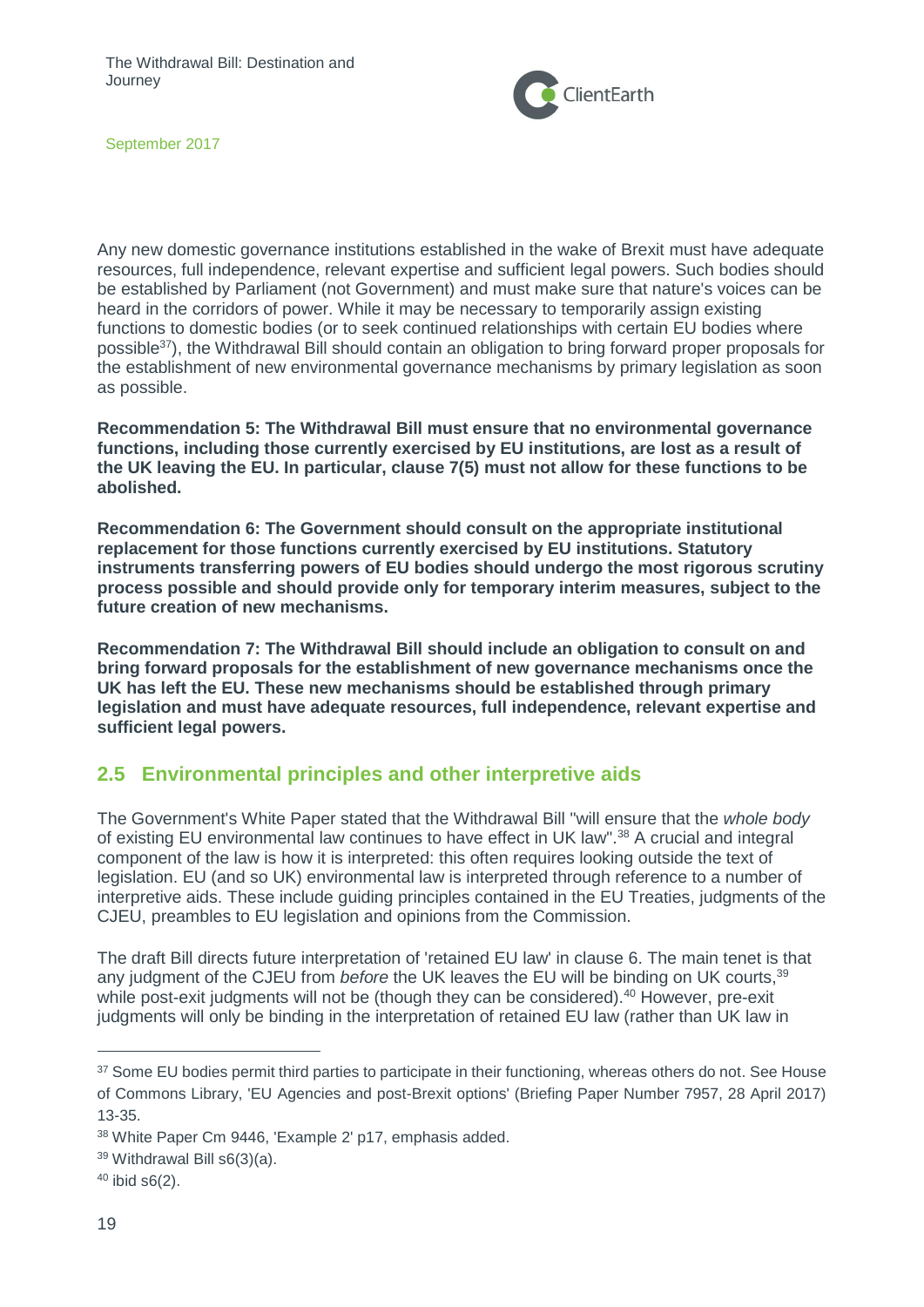

general), and even then only "so far as that law is unmodified on or after exit day":<sup>41</sup> a potential narrowing of the scope of application of CJEU jurisprudence.

The Explanatory Notes accompanying the draft Bill suggests that clause 6(3) also provides a legal basis for courts, in interpreting retained EU law, to adopt a purposive approach, to consider the *travaux preparatoires* and recitals, to have regard to non-binding recommendations and opinions, and to rely on general principles of EU law.<sup>42</sup> Note too that clause 3(4) of the Bill makes clear that the non-English language versions of direct EU legislation can still be used to interpret retained EU law. However, the Withdrawal Bill needs in general to make clearer exactly what sources UK courts should use to interpret retained EU law in the future.

The role of environmental principles, such as the precautionary principle, warrants particular attention given their potential value in directing and interpreting environmental law. In this regard, it is worth noting that many environmental principles are also included in international law by which the UK is bound, and that the recent EU-Ukraine trade deal also required the Ukraine to abide by environmental principles.<sup>43</sup> The environmental principles are contained in the Treaty on the Functioning of the EU, and are sometimes referred to in the text of directives, generally in the recitals (introductory text) which are not transposed into domestic law.

Despite the value of these principles, their future relevance within UK law will be watered down by the current draft of the Bill. Firstly, it is unclear whether the environmental principles are included within the Bill's definition of "retained general principles of EU law".<sup>44</sup> Secondly, even if they are, then Schedule 1 paragraph 3 severely limits what these principles can be relied on to achieve. The paragraph states that there is no right of action based on a failure to comply with the principles, nor can a court quash laws or conduct because they are incompatible with the principles. The role of the principles as a guide for future policy development and a frame for the implementation and enforcement of environmental law will be lost.

**Recommendation 8: The Withdrawal Bill should explicitly retain environmental principles in UK law. Paragraph 3 of Schedule 1 should be removed as it does not represent a retention of EU law. The continued role of environmental principles should be, inter alia, to assist in the interpretation of environmental law and to set the direction of future environmental law and policy.**

#### <span id="page-19-0"></span>**2.6 Devolved competences**

Environmental, agricultural and fisheries policy in the UK are devolved matters. <sup>45</sup> This means that the devolved parliaments of Scotland, Wales and Northern Ireland have the power to make their own legislation in these areas. To date, these powers have been exercised in the context of the UK's membership of the EU, and so have resulted in largely comparable and compatible

<sup>41</sup> ibid s6(3).

<sup>42</sup> European Union (Withdrawal) Bill, Explanatory Notes (Bill 5-EN, 57/1) [105], [54].

<sup>43</sup> Association Agreement between the EU and Ukraine (2014) OJ L161/3, Articles 290, 292, 296.

<sup>44</sup> Withdrawal Bill s6(7).

<sup>45</sup> There will be separate Fisheries and Agriculture Bills, as announced in the Queen's speech.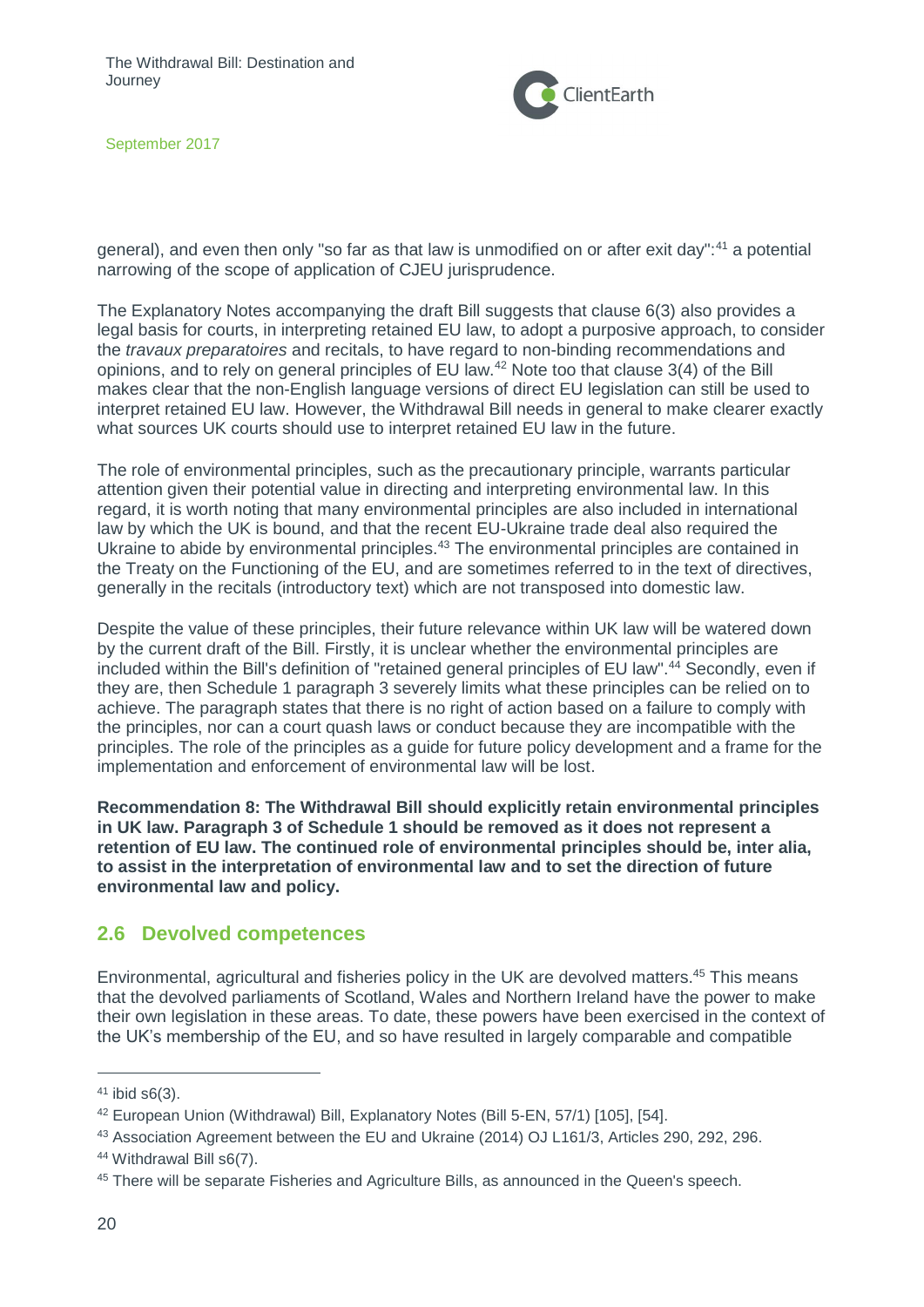

policies because they have been held together by common EU frameworks, such as the Common Fisheries Policy (CFP).

This compatibility is assured by provisions in the devolution settlements that prevent the devolved parliaments passing legislation that is incompatible with EU law.<sup>46</sup> These provisions have essentially restricted devolved competences in the areas of environment, fisheries and agriculture, but will no longer be necessary once the UK has left the EU and EU framework legislation no longer binds the devolved parliaments. Exactly how these powers are to be distributed in the future will be subject to (intra-UK) negotiation.

However, the Withdrawal Bill seeks to maintain a similar limitation on the devolved parliaments *after* the UK has left the EU by providing that "an Act of the Scottish Parliament cannot modify, or confer power by subordinate legislation to modify, retained EU law<sup>"47</sup> (and the same mutatis mutandis for the other devolved legislatures<sup>48</sup>). The Schedules to the Bill also contain restrictions to ensure that the devolved authorities comply with international law including trade agreements.

The approach taken in the draft Bill has been described by the Scottish and Welsh Governments as a "naked power grab".<sup>49</sup> They have indicated that they would not recommend the passing of Legislative Consent Motions<sup>50</sup> for the Bill to pass as it currently stands. Given that Secretary for David Davis, Secretary of State for Exiting the EU, has stated that the UK Government will seek consent from the devolved parliaments for the Withdrawal Bill,<sup>51</sup> the UK Government clearly has some work to do to produce a law that is politically palatable in Wales and Scotland.

There is a need for at least some element of cross-border co-operation and collaboration for environmental management post-Brexit due to the inherently transboundary nature of the natural

<sup>51</sup> HC Deb 26 June 2017, vol 626, col 374.

<sup>46</sup> Scotland Act 1998 s29(2)(d), s57(2); Government of Wales Act 2006 s80(8), s108A(2)(e); Northern Ireland Act 1998 s6(2)(d).

<sup>47</sup> Withdrawal Bill s11(1)(b).

 $48$  ibid s11(2)(b) and s11(3)(b).

<sup>49</sup> Scottish Government, 'EU (Withdrawal) Bill' (13 July 2017)<https://news.gov.scot/news/eu-withdrawal-bill> (accessed 1/9/2017).

<sup>&</sup>lt;sup>50</sup> Under the Sewel Convention, the UK Parliament does not normally legislate with regard to devolved matters except with the agreement of the devolved legislature - indicating approval for this is known as passing a Legislative Consent Motion. Note that the convention is political rather than legal in nature, despite its appearance in s28(8) of the Scotland Act 1998 (as amended). Indeed, the Supreme Court confirmed this interpretation in *Miller*: "The Sewel Convention has an important role in facilitating harmonious relationships between the UK Parliament and the devolved legislatures. But the policing of its scope and the manner of its operation does not lie within the constitutional remit of the judiciary, which is to protect the rule of law" *R (on the application of Miller and Dos Santos) v Secretary of State for Exiting the European Union* [2017] UKSC 5 [151].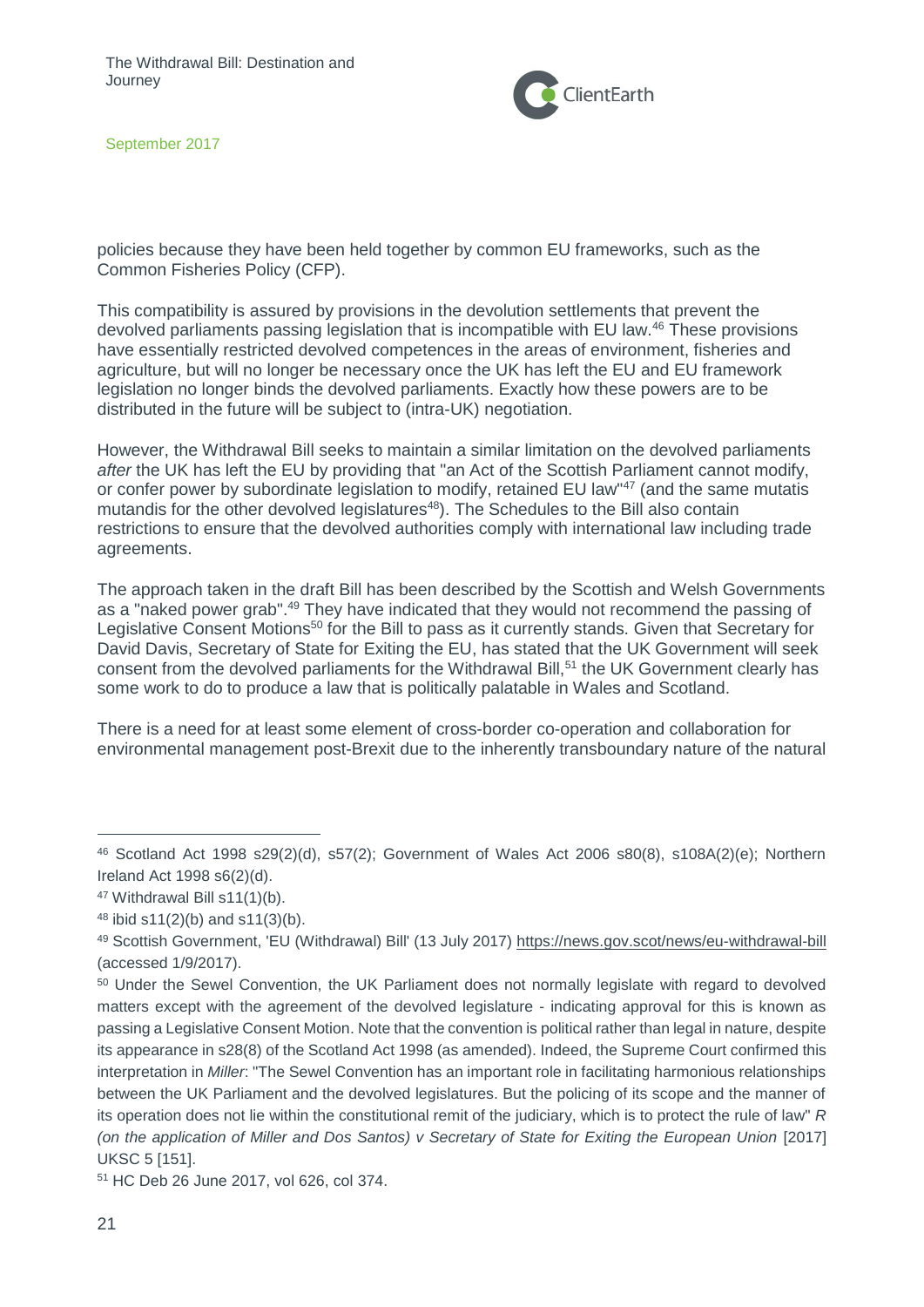

world.<sup>52</sup> Supranational co-ordination is also useful for the UK Government to ensure that the UK (including its devolved authorities) is compliant with its international legal obligations, to create level economic playing fields and to facilitate the functioning of a single market. There are thus ecological, legal and economic reasons why joint frameworks will be of value - though these need not necessarily be legislative in character. It may be possible for some cross-border issues to be dealt with non-legislatively, such as through the UK's Marine Policy Statement.<sup>53</sup>

There is therefore a need for the UK to replace at least some aspects of the EU's common frameworks (and associated roles performed by EU institutions such as the Commission and CJEU) once outside the EU. This has been explicitly recognised by Carwyn Jones, the First Minister of Wales, who has stated that:

*We have acknowledged the need for UK Frameworks in some areas to replace those currently set by the EU, however, these should be <i>collectively developed and agreed, based on common consent by all four Governments within the UK, and not imposed … there is a clear need for new governance arrangements to support how the UK will collectively deliver on international agreements or obligations.*<sup>54</sup>

The UK Government has already signalled its intention to bring forward UK-wide bills on fisheries and agriculture, as well as its intention to "consult widely with the devolved administrations on the appropriate extent of any legislation". <sup>55</sup> However, the processes for doing so have so far left the devolved governments unimpressed.<sup>56</sup> If devolved institutions are not properly involved in the design and establishment of UK-wide post-Brexit frameworks, then a democratic deficit will open up with respect to the devolved nations.

New channels for communication and power-sharing between the UK Government and the devolved administrations will be necessary after the UK has left the EU. A federal-style system, based on parity of esteem and composed of representatives of all four governments and relevant experts, may be necessary to allow the UK to achieve its ambition of being world-

<sup>52</sup> See eg UK Government, 'Review of the Balance of Competences between the United Kingdom and the European Union: Fisheries Report' (Summer 2014) [2.13].

<sup>53</sup> HM Government, Northern Ireland Executive, Scottish Government, Welsh Assembly Government, 'UK Marine Policy Statement' (March 2011) [https://www.gov.uk/government/publications/uk-marine-policy](https://www.gov.uk/government/publications/uk-marine-policy-statement)[statement](https://www.gov.uk/government/publications/uk-marine-policy-statement)

<sup>54</sup> Cited in House of Lords European Union Committee, 'Brexit: agriculture' (20th Report of Session, HL Paper 169, 3 May 2017) [181], emphasis added. See also a joint letter from the Scottish and Welsh Governments to David Davis, available at [https://beta.gov.scot/news/scottish-and-welsh-governments](https://beta.gov.scot/news/scottish-and-welsh-governments-write-to-brexit-secretary-david-davis/)[write-to-brexit-secretary-david-davis/](https://beta.gov.scot/news/scottish-and-welsh-governments-write-to-brexit-secretary-david-davis/)

<sup>55</sup> Queen's Speech Background Notes p22, available at <https://www.gov.uk/government/publications/queens-speech-2017-background-briefing-notes> (accessed 1/9/2017).

<sup>56</sup> See *infra* §3.3.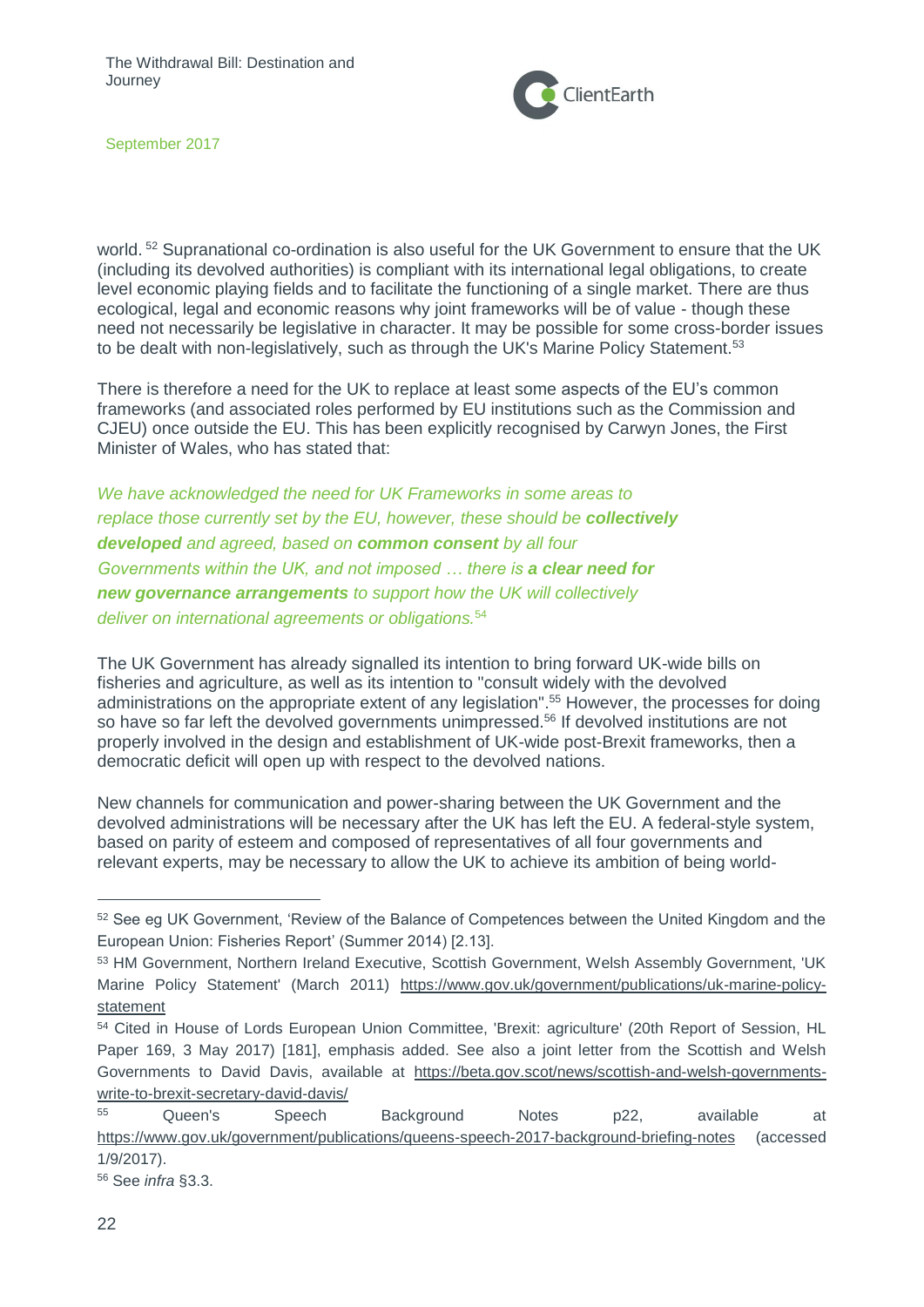

leaders, and to meet its international legal obligations whilst respecting the devolution settlements and the Sewel Convention.<sup>57</sup>

**Recommendation 9: The existing devolution settlements and the Sewel Convention should be respected and complied with by both the Withdrawal Bill and any other Brexitrelated legislation.**

**Recommendation 10: Joint frameworks should be collectively developed by the four UK governments. These must properly appreciate the transboundary nature of the natural world and environmental problems, and facilitate compliance with the UK's international legal obligations.**

<sup>57</sup> *supra* n 50.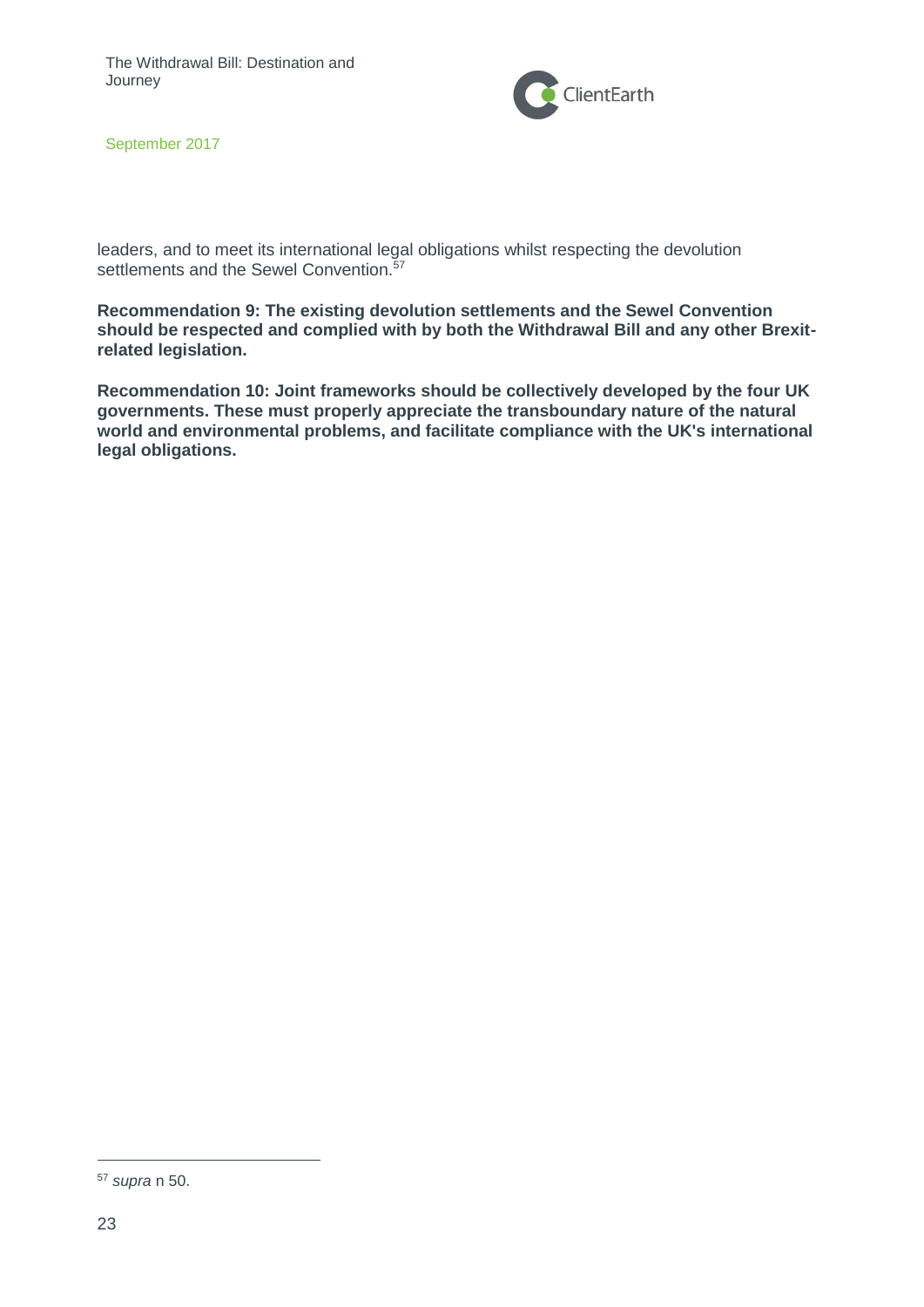

# <span id="page-23-0"></span>**3 The Journey - how the Withdrawal Bill will get us there**

It is not only the destination of the Withdrawal Bill that can be improved, the journey by which it gets there also poses risks to environmental and democratic standards. This journey will not be a straightforward one: the Withdrawal Bill must complete a number of intricate tasks within a short timeframe if it is to properly "ensure that the *whole body* of existing EU environmental law continues to have effect in UK law".<sup>58</sup> Both the ordering and the execution of these tasks require considerable precision, and a careful approach will be necessary in order to retain the legal landscape.

The Withdrawal Bill does not and cannot itself prepare the UK's statute book for life outside the EU in one fell swoop. Instead, it bestows powers on ministers to make the requisite legal alterations (via secondary legislation) in clauses 7-10 of the Bill. Given the short timeframe provided by the Article 50 withdrawal process, relying on the swifter law-making process of secondary legislation is an understandable approach. But doing so requires an attentive balance to be struck between efficiency and democracy.

However, the breadth, generality and vagueness of the powers currently set out in the Bill leaves them open to misuse and abuse. In addition, the current draft of the Bill (as at the time of the first reading) fails to provide appropriate scrutiny procedures for the exercise of these powers. As will be detailed below, these two weaknesses of clauses 7-10 mean that the Withdrawal Bill undermines Parliamentary sovereignty and threatens environmental integrity. The Bill is vulnerable to being used to sidestep proper democratic accountability and make amendments to our existing laws that weaken environmental standards and governance.

It is crucial that the nature and extent of the ministerial powers contained in the Withdrawal Bill are more precisely defined and clearly limited on the face of the Bill. In addition, the Parliamentary scrutiny of these powers needs to properly reflect the nature of the amendments that the statutory instruments are making: this will mean establishing and relying on enhanced scrutiny mechanisms where appropriate. Otherwise, the Withdrawal Bill will provide for an alarming and worrying transfer of power from the legislature to the executive.

## <span id="page-23-1"></span>**3.1 Broad, general and vague powers to 'correct'**

As noted above, the first phase of the conversion process is the retention of EU derived law on the UK statute books. This will be done by clauses 2-4 of the draft Bill, creating the new category of 'retained EU law' (of which 'retained direct EU legislation' is a subcategory). However, UK law will then have to be adjusted to ensure that it functions sensibly and properly once the UK is no longer a Member State of the EU. This is the second phase in a 'convert and correct' process.

The second phase is necessary because retained EU law will not be coherent if it is simply preserved as currently written within standalone UK law. Ambiguities, inconsistencies and *non sequiturs* will arise for a number of reasons, such as presumptions that the UK is a Member

<sup>58</sup> White Paper Cm 9446 (n 1) 'Example 2' p17, emphasis added.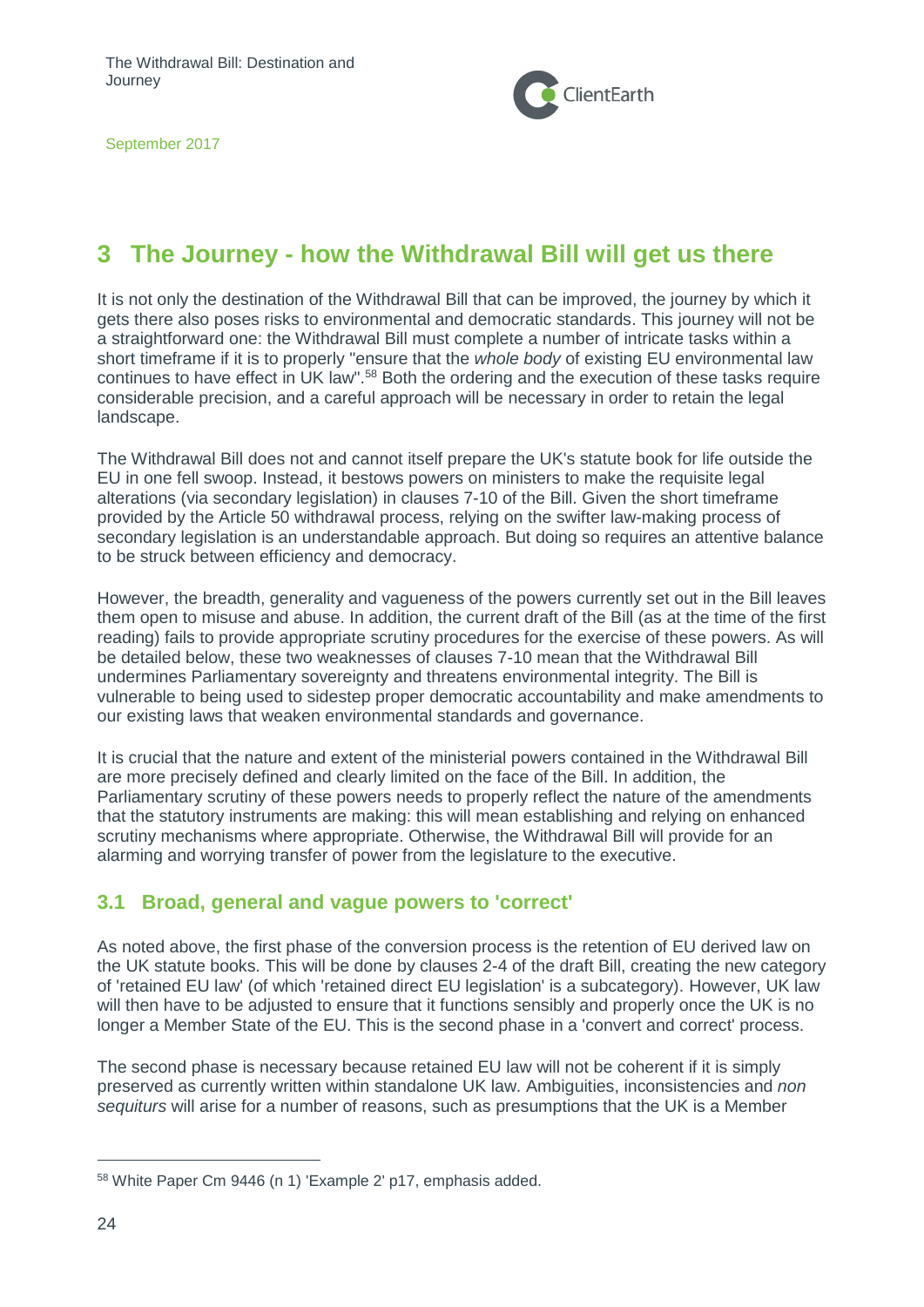

State of the EU and cross-references to EU law. The Government is aware of the scale of the challenge this presents:

*It is clear that a very significant proportion of EU-derived law … contains some provisions that will not function appropriately if EU law is simply preserved.* 59

Consequently, amendments must be made to these laws to ensure that they function coherently once the UK has left the EU. The powers to make these amendments (or 'corrections'<sup>60</sup>) are found in clause 7 of the draft Bill.<sup>61</sup> They bestow on Ministers extraordinarily sweeping powers to modify the law as they see fit. The powers are *broad*, *general* and *vague*.

The powers are *broad* because they can be used to modify *any* UK law (both primary and secondary).<sup>62</sup> The Explanatory Notes specifically spell out that a clause 7 power "could be used to amend law which is not retained EU law where that is an appropriate way of dealing with a deficiency in retained EU law".<sup>63</sup> Furthermore, clause 7 powers can be used to give public authorities the power to make legislation (clause 7(5)(a)), and so Ministers will have the power to instruct others to make delegated legislation (also potentially of a broad nature) via delegated legislation.<sup>64</sup>

The powers are *general* because they can be used whenever there is a 'deficiency in retained EU law'.<sup>65</sup> However, what exactly constitutes such a deficiency is not clearly defined. A list of examples is given in clause 7(2), but this list is wide-ranging and non-exhaustive, meaning that it is unclear where the boundaries of the clause 7 powers lie. There are some restrictions contained in clause 7(6) - such as disallowing modification of the Human Rights Act 1998 - but these restrictions provide little genuine limitation on the powers likely to be exercised by the Ministers.

The powers are *vague* because they are subject to the Minister's discretion and interpretation. The illustrative list of deficiencies in clause 7(2) refers on a number of occasions to provisions

<sup>59</sup> ibid [3.5].

<sup>60</sup> As the Government refers to them, despite the fact that they will not really *correct* the law, but rather *adjust* it: referring to them as corrections incorrectly implies that these amendments will improve the law.

<sup>&</sup>lt;sup>61</sup> In addition, other clauses provide powers for slightly different situations: clause 8 aims to ensure that the UK does not breach any of its obligations under international law; clause 9 provides powers to implement any withdrawal agreement between the EU and the UK; and clause 10 bestows powers on devolved authorities. It is worth focussing on the powers to 'correct' contained in clause 7 since these are likely to be the most used powers in the Bill.

<sup>62</sup> Withdrawal Bill s7(4). See also [114] and [115] of the Explanatory Notes (n 42).

<sup>63</sup> Explanatory Notes (n 42) [115].

<sup>64</sup> "Delegated legislation on stilts"? Mark Elliott, 'The EU (Withdrawal) Bill: Initial Thoughts' (July 14 2017)<https://publiclawforeveryone.com/2017/07/14/the-eu-withdrawal-bill-initial-thoughts/>

<sup>65</sup> Withdrawal Bill s7(1).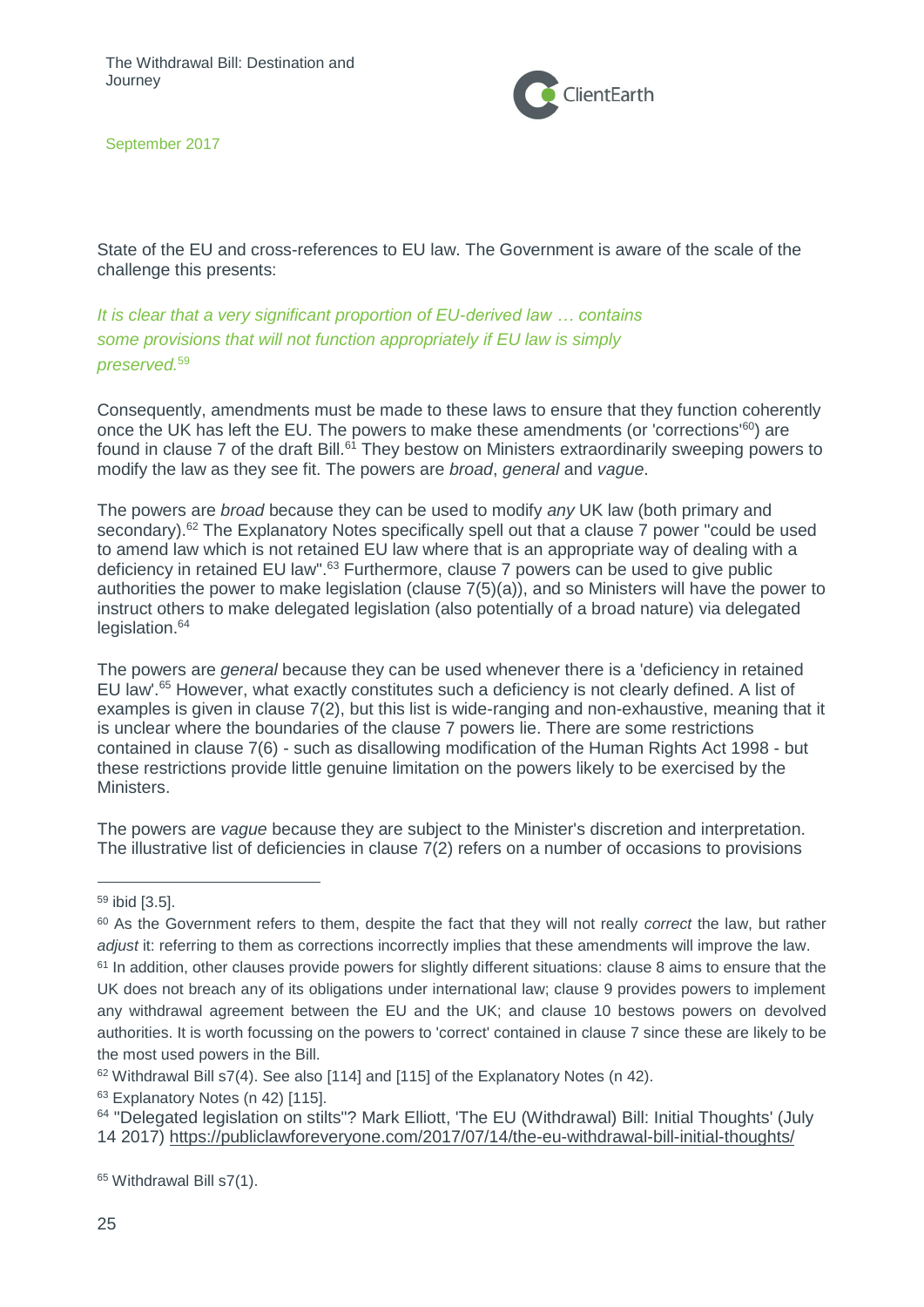

that are "no longer appropriate" - but it is not at all clear what makes a provision appropriate or otherwise. It may be possible to tighten these definitions by instead referring to the necessity, sufficiency, possibility or permissibility of certain provisions once the UK has left the EU.

Rather than the rather permissive approach currently adopted by the Withdrawal Bill, the Bill should clearly spell out the limitations of any powers created<sup>66</sup> by the Bill. In particular, it must only be possible to exercise the powers for one of two purposes: (i) to ensure that retained EU law continues to operate with equivalent scope, purpose and effect or (ii) to implement any rights or obligations of the UK that arise from a Withdrawal Agreement with the EU.

Furthermore, it should be explicit that the former of these two purposes takes priority. That is, the Bill should state that retained EU law is not deficient merely because it is incompatible with the requirements of an international agreement that enters force on or after exit day. Such a statement is also necessary to prevent any amendments being made under clause 8 of the Bill (which seeks to prevent breach of international obligations) that weaken environmental standards due to new trading agreements with third parties.

There are thus a number of shortcomings in the definition of the powers contained in the Withdrawal Bill as it currently stands. Together these mean that the Government's insistence that the Withdrawal Bill "will not aim to make major changes to policy"<sup>67</sup> is far from guaranteed.<sup>68</sup> This is unnecessary: it is possible to update the UK's statute book for life outside the EU without bestowing powers that are so broad, general and vague.

**Recommendation 11: The Withdrawal Bill should place more stringent restrictions on the use of Ministerial powers created or modified by the Bill. In particular, it should specify that any power created or modified by the Bill can only be used either (i) to ensure that retained EU law continues to operate with equivalent scope, purpose and effect, or (ii) to implement any rights or obligations of the UK that arise from a Withdrawal Agreement with the EU. The notion of 'deficiencies' should be more precisely defined and less open to Ministerial opinion, including by the specification of examples of situations that are not deficiencies.** 

**Recommendation 12: Powers under the Withdrawal Bill should be restricted from being used in such a way that their effect is to lower the standard or restrict the scope of any protection contained within environmental legislation. A provision to this effect should be placed on the face of the Bill in clause 7(6).**

**Recommendation 13: The Government should immediately publish examples of Statutory Instruments that will be enabled by the powers contained in the Withdrawal Bill. In addition, guidelines for governmental departments on how to correct the deficiencies in retained EU law should be made public.** 

<sup>66</sup> Or modified - see above §2.2 on Schedule 8 para 3(1).

<sup>67</sup> White Paper Cm 9446 (n 1) [1.21], see also Explanatory Notes (n 42) [110].

<sup>&</sup>lt;sup>68</sup> See also Hansard Society, 'Taking Back Control for Brexit and Beyond' (forthcoming); Constitution Committee Report (n 10) [44]-[50]; White Paper Cm 9446 (n 1) [3.13].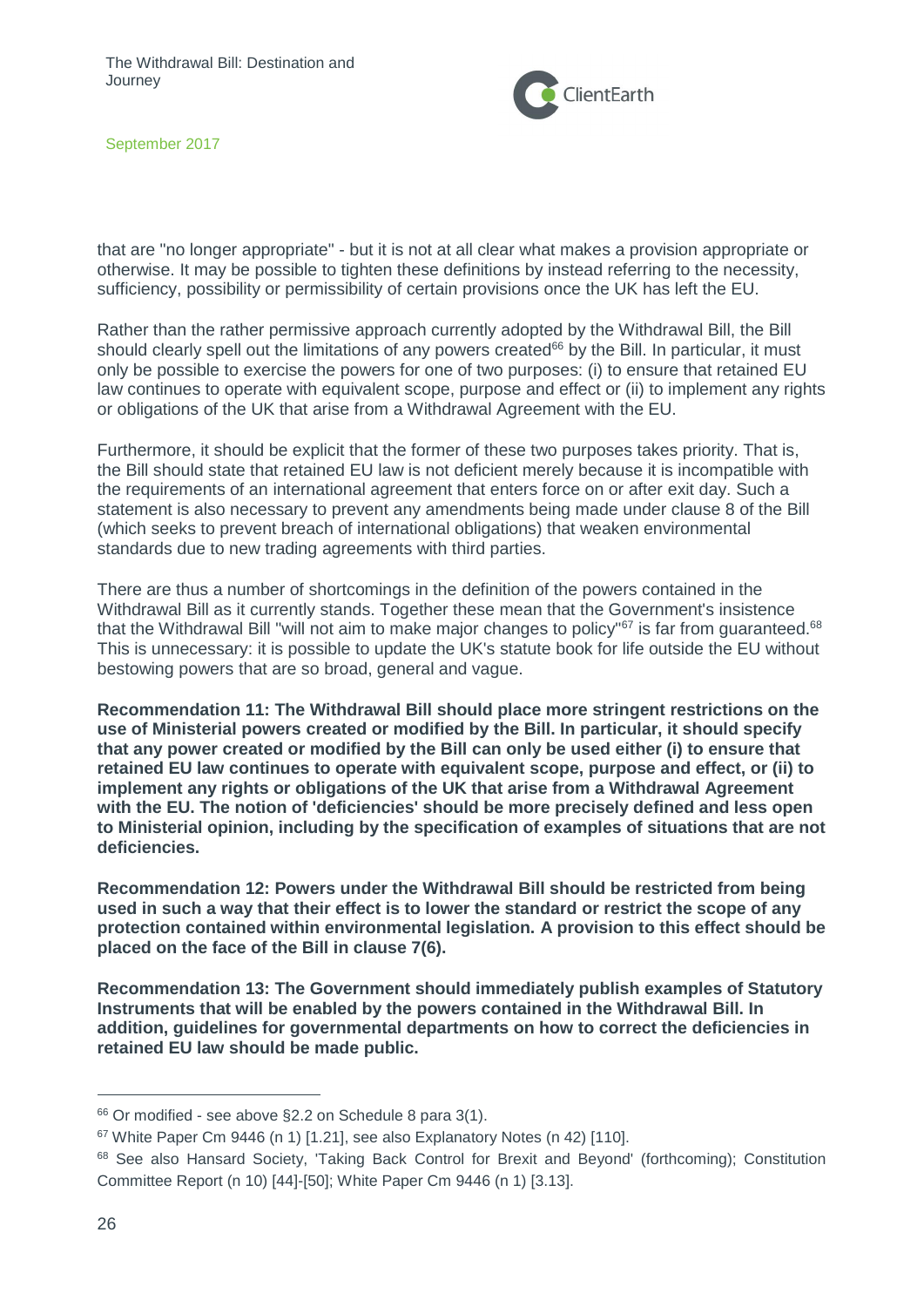

# <span id="page-26-0"></span>**3.2 Scrutinising the government's 'corrections'**

A necessary accompaniment to well-defined delegated powers is proper scrutiny of their use in practice. While secondary legislation is not subject to the full Parliamentary process that an Act of Parliament goes through, MPs and peers do still have some level of control over the enactment of secondary legislation. This level of control varies as there are a number of different procedures in existence to scrutinise secondary legislation. The parent Act stipulates which procedure is to be followed.

Under the 'negative procedure', laws made by Ministers automatically become law and remain so unless either House passes a prayer motion against them within a forty day window. On the other hand, the 'affirmative procedure requires' that an SI be put to a vote by each House before it becomes law. There are also eleven other strengthened scrutiny procedures that are detailed in various Acts of Parliament.<sup>69</sup> These contain an array of additional requirements - such as the requirement to consult - and Parliamentary committee powers - such as the power to recommend amendments or veto the instrument.<sup>70</sup>

Despite this plethora, existing processes for scrutinising secondary legislation are notoriously confusing, arcane, and lax: even the affirmative procedure is deceptively weak. During the 2015- 16 Parliamentary session, the average Delegated Legislation Committee debate on affirmative SIs lasted just 26 minutes<sup>71</sup> and motions to reject secondary legislation are uncommon: since 1950 the House of Commons has rejected eleven SIs (the last being in 1979<sup>72</sup>) and the House of Lords five.<sup>73</sup> The Hansard Society have argued that "the approach to scrutiny should be *radically reformed* in order to address the deficiencies in the process and modernise the system for the 21st century".<sup>74</sup> This need is brought into sharp focus by the constitutional significance of the Withdrawal Bill, whose proposed scrutiny procedures (set out in Schedule 7) are inadequate and inappropriate for this important task.

The default position is for SIs made under the Withdrawal Bill to undergo the negative procedure. Some SIs made under the Bill will undergo the affirmative procedure (including those altering who exercises functions currently exercised by an EU body and those creating a power to legislate).<sup>75</sup> However, as seen above, neither of these procedures provides a particularly robust form of scrutiny of government legislative power. As well as improving the substantive

<sup>69</sup> See House of Lords Delegated Powers and Regulatory Reform Committee, 'Special Report: Strengthened Statutory Procedures for the Scrutiny of Delegated Powers' (3rd Report of Session 2012-12, HL Paper 19, 5 July 2012).

<sup>70</sup> ibid 8.

<sup>71</sup> Joel Blackwell and Ruth Fox, 'Westminster Lens: Parliament and Delegated Legislation in the 2015-16 Session' (Hansard Society 2017) 5, 20.

<sup>72</sup> House of Lords Constitution Committee, 'Delegated Legislation and Parliament: A response to the Strathclyde Review' (9th Report of Session 2015-16, HL Paper 116, 23 March 2016) [13].

<sup>73</sup> Fox and Blackwell (n 9) 6; Constitution Committee (n 72) [27]-[29].

 $74$  Fox and Blackwell (n 9) 171, emphasis added. Their argument is made quite aside from the extra strain that will be put on Parliament as a result of leaving the EU.

<sup>75</sup> Withdrawal Bill Schedule 7, Part 1, paragraph 2.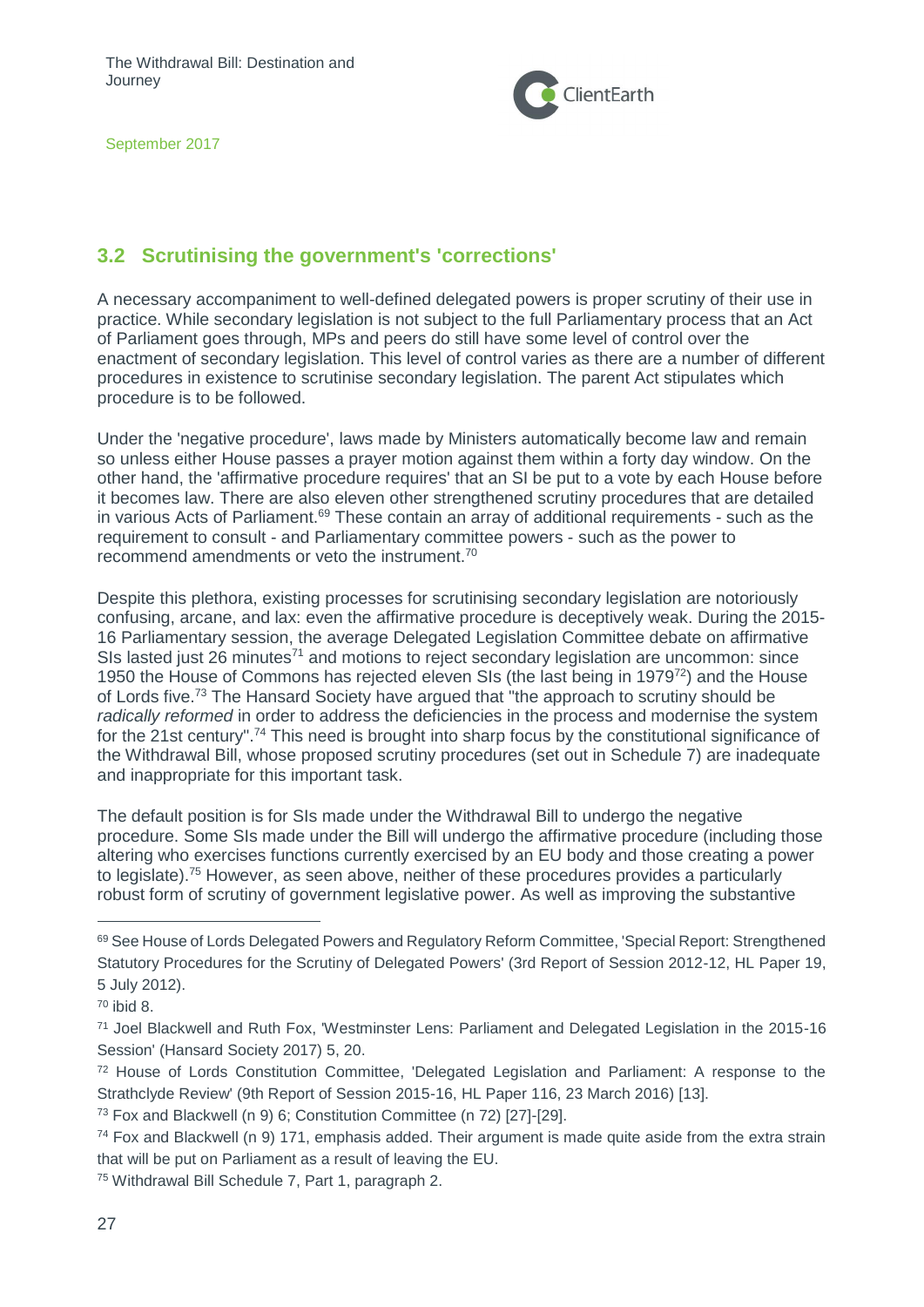

restrictions on the scope of ministerial powers on the face of the Withdrawal Bill (as seen above), there must also be better oversight of the use of these powers to ensure that no policy changes are made using the powers contained in the Withdrawal Bill.

The need for the Withdrawal Bill to improve its scrutiny procedures is rendered especially important because the Government's description of existing statutory instrument scrutiny procedures in its White Paper is *incorrect*. In particular, the White Paper states that MPs can require a debate and/or vote on SIs,<sup>76</sup> but this is not true - MPs may request a debate/vote, but cannot require them. For example, the Government recently used an SI to introduce a requirement for women who have been raped to provide verification of this in order to claim tax credits for more than two children.<sup>77</sup> This law was introduced without a debate or a vote despite 106 MPs opposing the clause.<sup>78</sup> The Hansard Society describes the Government's White Paper inaccuracy as "ignorance at best, deception at worst".<sup>79</sup>

Government Ministers must not be allowed unfettered access to make alterations to important laws simply in the name of ensuring that 'Brexit means Brexit'. Recent events in the United States of America have clearly demonstrated the risks of vesting law-making powers in the executive.<sup>80</sup> The aim of powers contained in the Withdrawal Bill<sup>81</sup> must be to *delegate* Parliament's responsibilities to the Government, not to *relegate* Parliament's status and authority in the pecking order.<sup>82</sup>

As such, the exercise of powers created by the Withdrawal Bill must be subject to an appropriate level of scrutiny by Parliamentarians. Given the complexity of the task at hand in the Withdrawal Bill, it is unlikely that a single scrutiny procedure will suffice to provide both the efficiency and the effectiveness necessary to properly prepare the UK statue book in time for the UK's exit from the EU.

Instead, a number of procedures are needed, with an appropriate 'sifting' mechanism used to determine which procedure should be used on a case-by-case basis. For some extremely straightforward corrections, the existing negative procedure for SIs may suit. However, for other

<sup>76</sup> White Paper Cm 9446 (n 1) [3.21].

<sup>77</sup> Peter Walker, 'Tax credit 'rape clause' becomes law without parliamentary vote' *The Guardian* (London, 16 March 2017) [https://www.theguardian.com/law/2017/mar/16/tax-credit-clause-becomes-law-without](https://www.theguardian.com/law/2017/mar/16/tax-credit-clause-becomes-law-without-parliament-vote)[parliament-vote](https://www.theguardian.com/law/2017/mar/16/tax-credit-clause-becomes-law-without-parliament-vote) (accessed 20/5/17).

<sup>78</sup> Early Day Motion 1078 (15 March 2017) <https://www.parliament.uk/edm/2016-17/1078> (accessed 20/5/17).

<sup>79</sup> Written Evidence Submitted by the Hansard Society to House of Commons Procedure Committee on the delegated powers in the "Great Repeal Bill" (GRB 032) [28], available at [http://data.parliament.uk/writtenevidence/committeeevidence.svc/evidencedocument/procedure-](http://data.parliament.uk/writtenevidence/committeeevidence.svc/evidencedocument/procedure-committee/delegated-powers-in-the-great-repeal-bill/written/69238.html)

[committee/delegated-powers-in-the-great-repeal-bill/written/69238.html](http://data.parliament.uk/writtenevidence/committeeevidence.svc/evidencedocument/procedure-committee/delegated-powers-in-the-great-repeal-bill/written/69238.html) (accessed 3/9/2017).

<sup>80</sup> See Avalon Zoppo and Amanda Proença Santos, 'Here's the full list of Donald Trump's Executive Orders' *NBC News* (July 24 2017) [http://www.nbcnews.com/politics/white-house/here-s-full-list-donald-trump-s](http://www.nbcnews.com/politics/white-house/here-s-full-list-donald-trump-s-executive-orders-n720796)[executive-orders-n720796](http://www.nbcnews.com/politics/white-house/here-s-full-list-donald-trump-s-executive-orders-n720796) (accessed 20/5/17).

<sup>81</sup> And any other Bill for that matter.

<sup>82</sup> Hansard Society (n 79) [39II].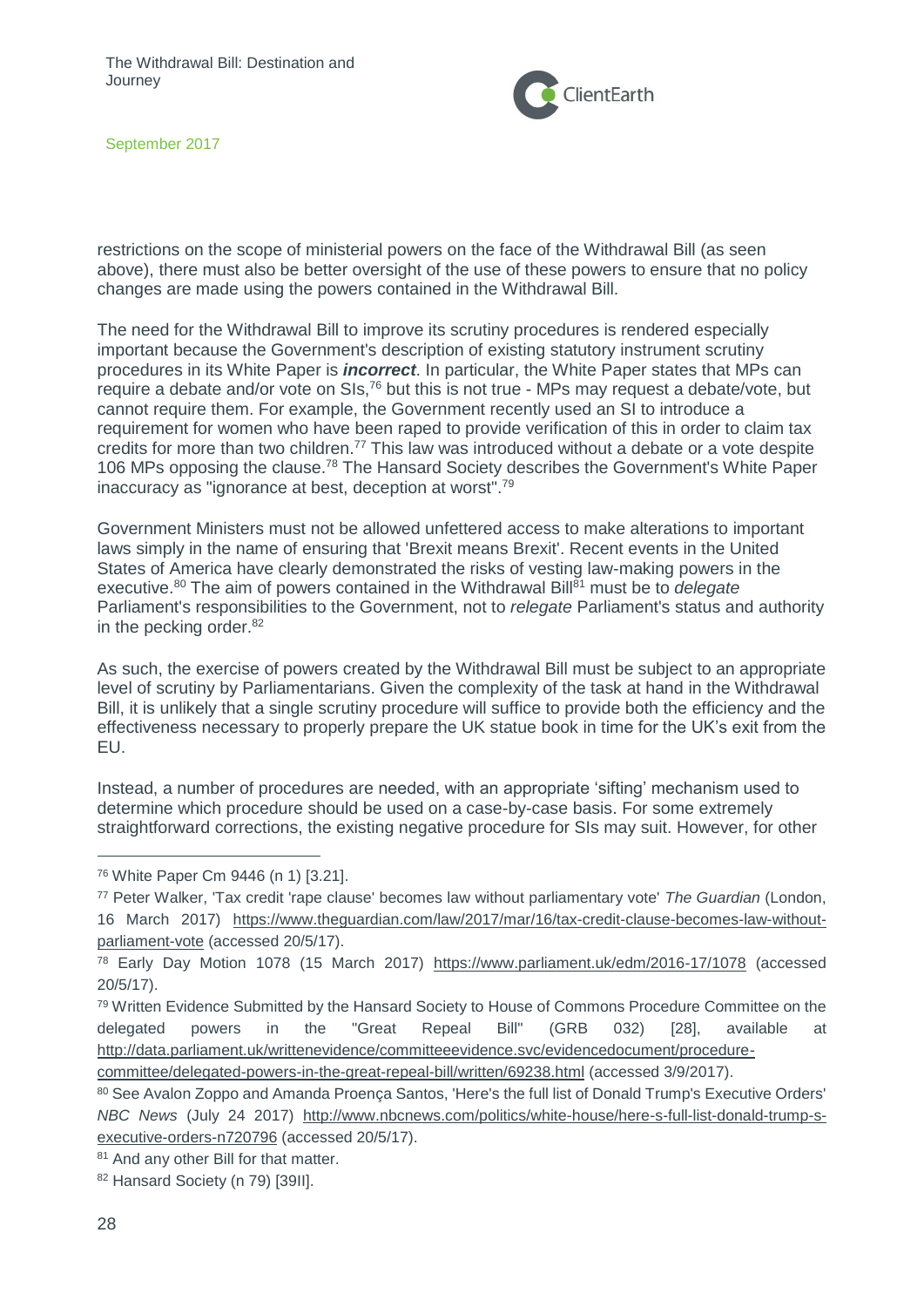

more nuanced or contentious corrections, enhanced scrutiny will be required. A number of different options along a scale will be necessary to reflect the diverse range of SIs to be expected.

Given that SIs made under clauses 7-10 of the Withdrawal Bill will be numerous, unprecedented, and constitutional in nature, the establishment of a new Parliamentary Committee to undertake both 'sifting' and scrutiny is warranted. This Committee would have the task of (a) sifting - determining what the appropriate level of scrutiny would be for each SI brought under the Withdrawal Bill; and (b) scrutinising - establishing subject specific sub-Committee to be tasked with the scrutiny of relevant SIs.

On sifting, the Committee would be able to recommend that an SI passes via the existing negative or affirmative procedure. But it would also have the option to require enhanced scrutiny of a particular SI. In such a case, it should have a menu of options to choose from, which it could pick and choose from as it saw fit. Available features of enhanced scrutiny procedures could include:

- A requirement to lay supporting documents, including an explanation of the existing function of the law being modified and the reason why any 'corrections' are necessary;
- Debate of the instrument before a sub-Committee, including questioning of the relevant Minister;
- Power for a sub-Committee to recommend amendments to the draft instrument;
- An obligation on the Minister to consider any recommendations made by the sub-Committee;
- Power for a sub-Committee to call for further debate and approval by the appropriate legislature, including recommending that the SI should not proceed.

Allocating the right balance of power between the Committee, the Houses, and Ministers require great care and precision. For example, whilst the Minister should make a recommendation as to the appropriate scrutiny procedure in their Explanatory Memorandum for all SIs under the Withdrawal Bill, the opinion of the Committee on this matter should be binding. On the other hand, while the Committee should have the option of recommending that an SI be blocked, this should be subject to a vote in the Houses.

While the default position would be for the Committee to be able to decide the appropriate level of scrutiny, there are instances where some elements of this discretion should be removed. For example, it should be written into the Withdrawal Bill that any SI that transfers powers of EU bodies or amends the modification process for any aspect of retained EU law should undergo the most rigorous scrutiny process possible, any SI that has undergone public consultation should be subject to a vote in Parliament.

**Recommendation 14: Statutory instruments made under the Withdrawal Bill should be subjected to a new 'sift and scrutinise' model of Parliamentary scrutiny. A new Parliamentary Committee should be established to perform this task along with subject specific sub-Committees. This Committee should inter alia have powers to recommend**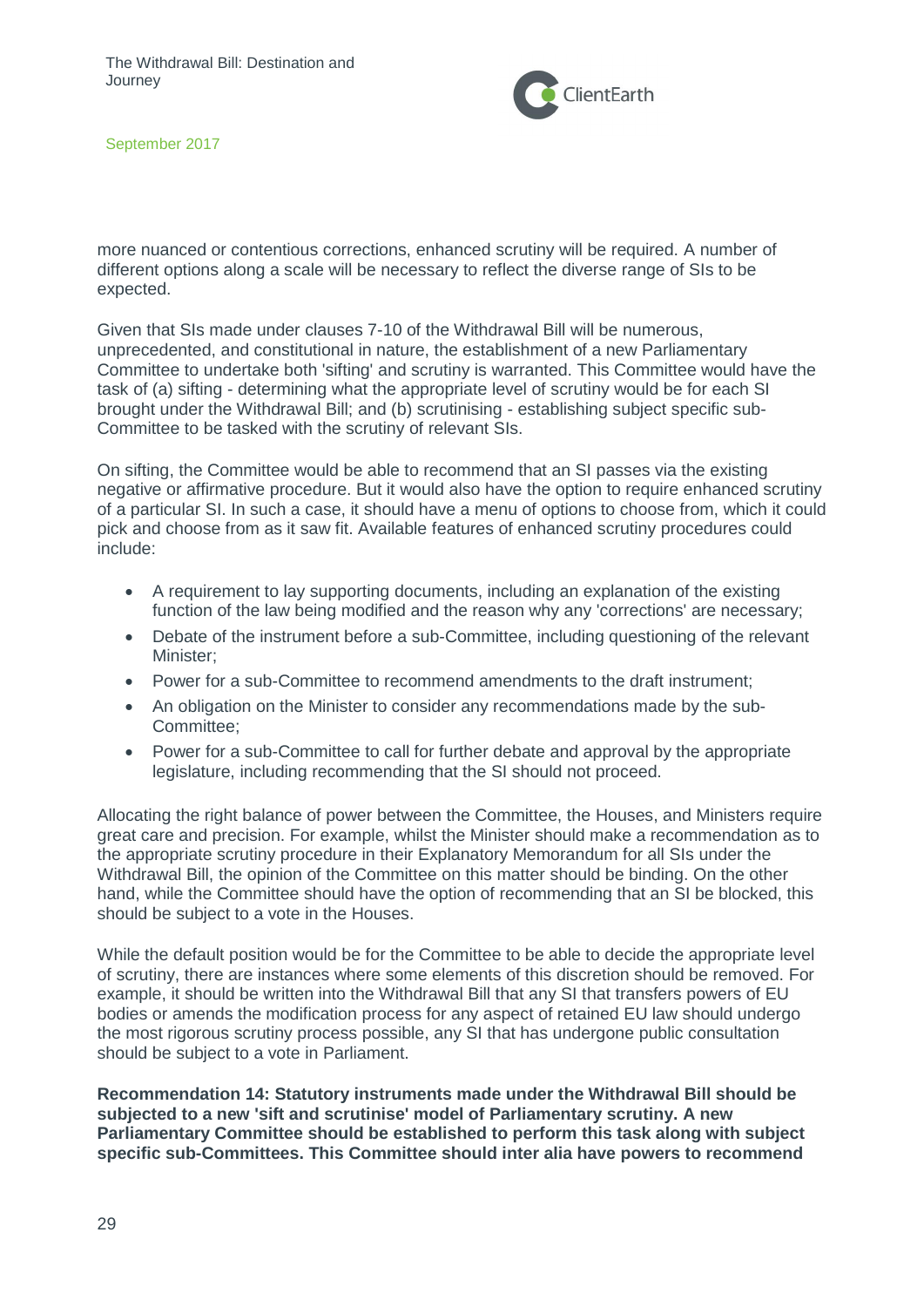

#### **amendments to and the blocking of statutory instruments made under the Withdrawal Bill.**

## <span id="page-29-0"></span>**3.3 Legislative Consent Motions and Joint Ministerial Committees**

It was noted above that the UK Government will seek Legislative Consent Motions (LCMs) for the Withdrawal Bill in line with the Sewel Convention, and also that the Scottish and Welsh Governments have both stated that they would not recommend the passing of LCMs for the Withdrawal Bill as it stands. This has the potential to become a politically charged and constitutionally significant issue as the Withdrawal Bill continues its passage through Parliament.

Existing mechanisms for cross-government co-operation and communication have to date been seen as inadequate by many. For example, the Joint Ministerial Committee (JMC) has been described by Carwyn Jones as "basically a Westminster creation that is designed to allow Westminster to discuss issues with the devolved administrations. It is not jointly owned... and it is not a proper forum of four administrations coming together to discuss issues of mutual interest".<sup>83</sup> And Martin McGuiness has stated that "when Peter Robinson and I attended previous meetings of the Joint Ministerial Committee...we, along with Wales and Scotland, were underwhelmed by the seriousness with which the British Government took the views expressed by the devolved Administrations. If that is to be the mechanism, there will have to be a fundamental change of attitude by the British Government".<sup>84</sup>

As a result, it is unlikely that an unaltered JMC will prove adequate for the detailed levels of communication, consultation, co-operation and negotiation necessary to satisfactorily modify the UK's legislative framework. This is a distinct, though connected, process to establishing the aims and negotiating position of the UK in its discussions with the EU on the withdrawal agreement. Given that "[t]he JMC structures have never been tasked with such a detailed and politically sensitive process as that required for the Brexit negotiations",<sup>85</sup> it is clear that new structures and processes will have to emerge sooner rather than later.

This inadequacy of the JMC has already been seen in the Brexit process to date.<sup>86</sup> Roseanna Cunningham has expressed "concerns about the agenda and priorities" of meetings between environment ministers, with a lack of discussion of "substantial issues for the future of

<sup>83</sup> House of Lords Constitution Committee, 'Inter-governmental relations in the UK: Oral and written evidence' 74. [http://www.parliament.uk/documents/lords-](http://www.parliament.uk/documents/lords-committees/constitution/inter-gov-relations/EvidencevolumeIGR.pdf)

[committees/constitution/inter-gov-relations/EvidencevolumeIGR.pdf](http://www.parliament.uk/documents/lords-committees/constitution/inter-gov-relations/EvidencevolumeIGR.pdf) (accessed 20/5/17).

<sup>84</sup> Northern Ireland Assembly, Ministerial Statement (13 September 2016), <http://aims.niassembly.gov.uk/officialreport/report.aspx?&eveDate=2016/09/13&docID=270890> (accessed 20/5/17).

<sup>85</sup> Richard Whitman, 'Devolved External Affairs: The Impact of Brexit' (Chatham House Europe Programme 2017) 8.

<sup>86</sup> See UK in a Changing Europe, 'So, what about this 'All UK Brexit'?' (30 March 2017), available at <http://ukandeu.ac.uk/so-what-about-this-all-uk-brexit/>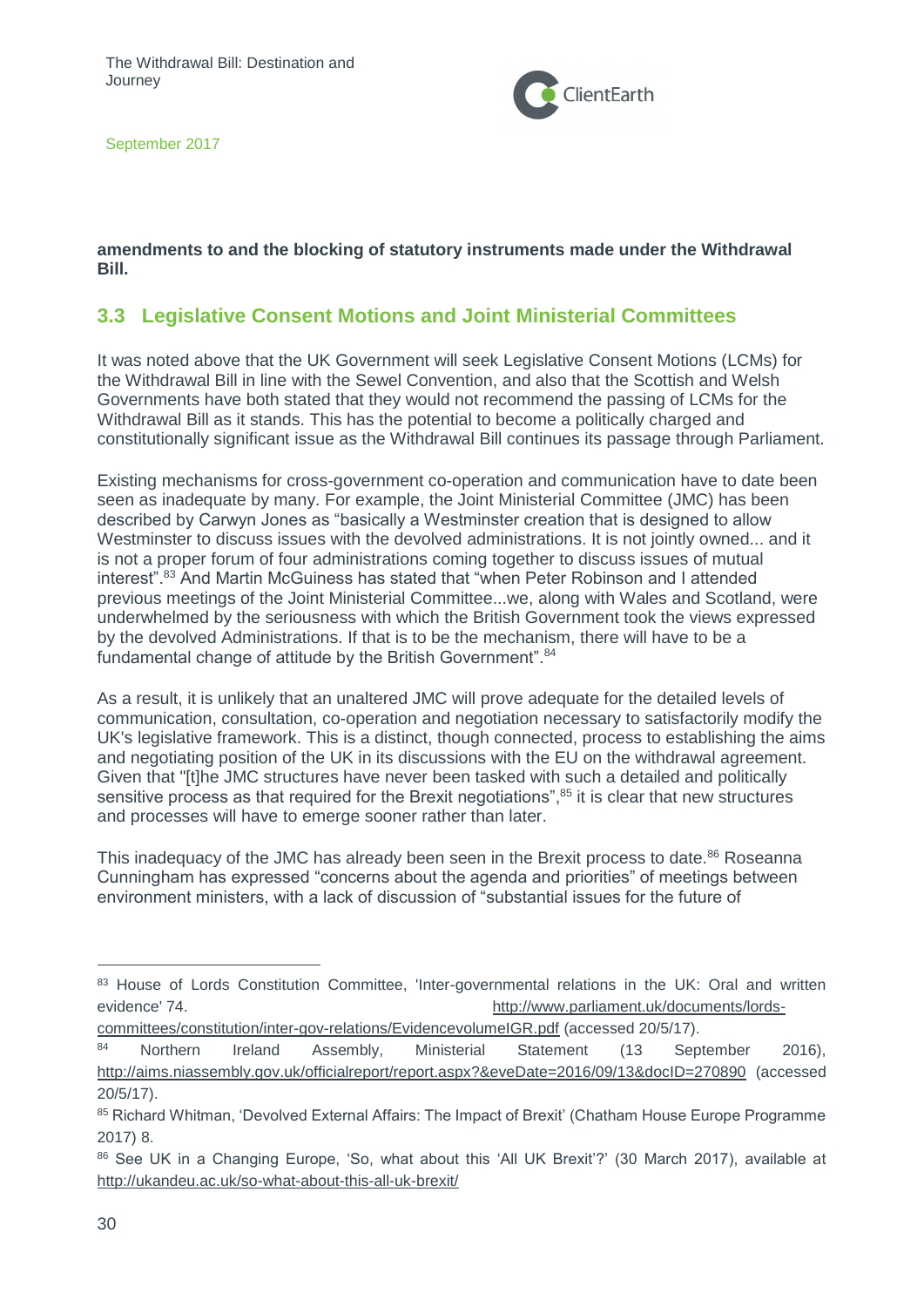

environmental policy".<sup>87</sup> The Scottish and Welsh Governments in a letter to David Davis have pressed for "practical steps to improve the work of the JMC (EN) [including] significantly reducing the number of attendees from the UK Government".<sup>88</sup>

Not only new institutions, but potentially renewed attitudes too will be required in order to ensure that the Brexit process complies with the Sewel Convention, adheres to principles of mutual respect, and observes the political will of the four nations of the UK.

**Recommendation 15: The four governments of the UK should co-operate and collaborate constructively and sincerely throughout the process of leaving the EU, working under the principle of parity of esteem. Co-operation should take place on both the internal task of preparing the UK's legislative frameworks and the external task of negotiating a withdrawal agreement with the EU.** 

<sup>87</sup> Letter to Andrea Leadsom (21 April 2017), available at [http://www.parliament.scot/S5\\_Environment/General%20Documents/20170421\\_Andrea\\_Leadsom\\_MP\\_C](http://www.parliament.scot/S5_Environment/General%20Documents/20170421_Andrea_Leadsom_MP_CS_to_Conv_ECCLR_copied_in.pdf) S to Conv ECCLR copied in.pdf

<sup>88</sup> Scottish and Welsh Governments, letter to David Davis (15 June 2017), available at <https://beta.gov.scot/news/scottish-and-welsh-governments-write-to-brexit-secretary-david-davis/>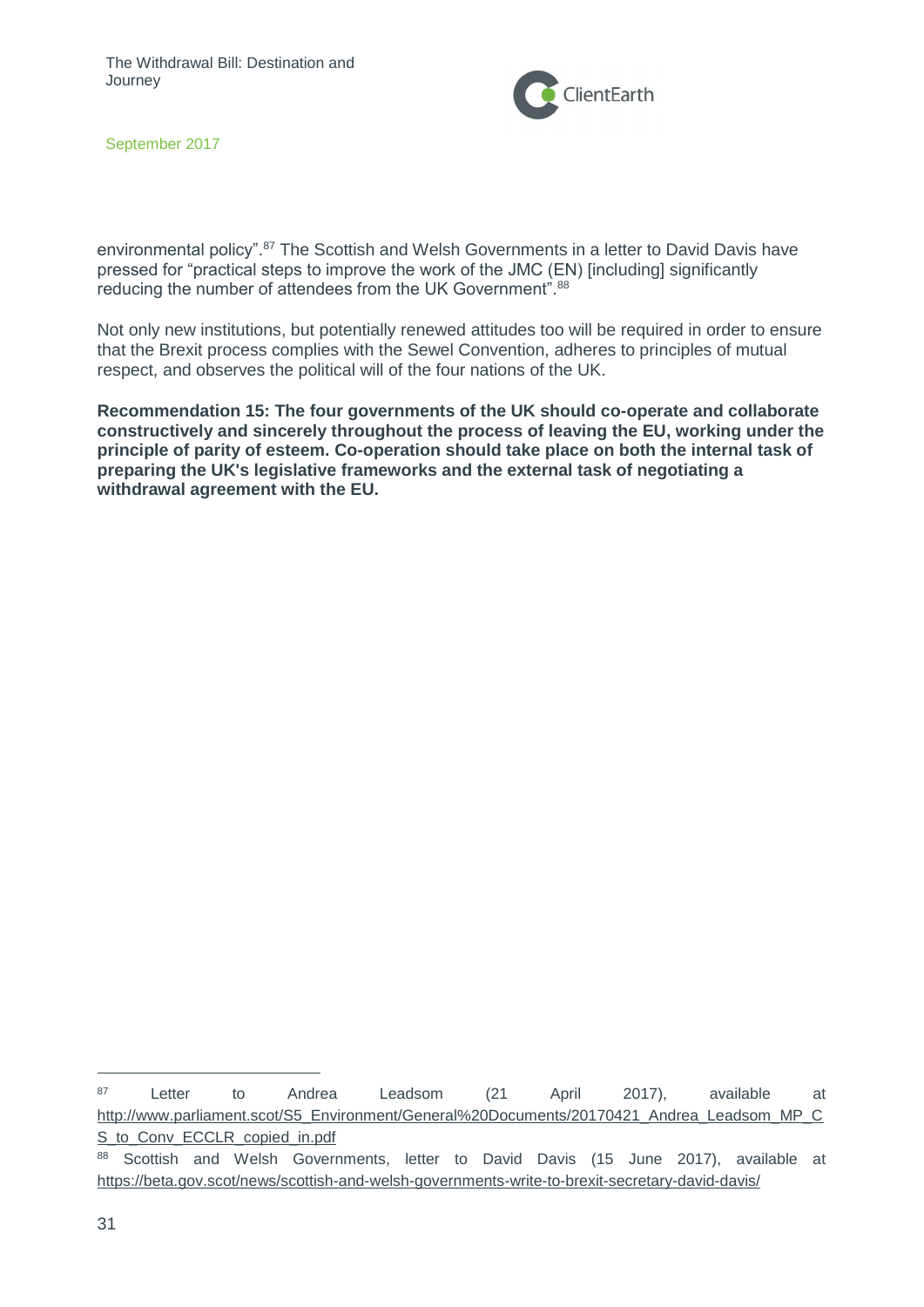

# <span id="page-31-0"></span>**4 Conclusion**

The Withdrawal Bill takes on a gargantuan task of constitutional significance. However, its current approach has gaps through which crucial environmental and democratic safeguards can slip. In particular, it needs to improve in the following areas:

- Greater clarity on the status of retained EU law and a more comprehensive conversion of EU law, including the full retention of untransposed elements of EU Directives and environmental principles contained in the Treaties. A presumption that retained EU law can only be amended by primary legislation in the future should be explicitly included in the Bill. These steps are necessary to prevent a **reduction in standards** of environmental law.
- A stronger approach to replacing all EU institutional functions. Ministers should not be allowed to reallocate these functions without enhanced scrutiny, and Ministers should also be placed under an obligation to bring forward proposals for the replacement of EU bodies via primary legislation as soon as possible. This is necessary to prevent the opening of a **governance gap** in environmental law.
- More tightly restrained, and more robust scrutiny of, all delegated powers contained in the Bill. This is necessary to prevent the emergence of a **democratic deficit** in UK lawmaking.

Finally, it must be emphasised that the destination of the Withdrawal Bill is not a final one. All the battles to improve and enhance environmental law and the health and integrity of the planet are as valid now as they were before the EU referendum result. However, the Withdrawal Bill fails to put the UK on a trajectory towards creating world-leading environmental law and policy. It should secure our hard-won and life-saving laws; embrace the value of internationally agreed guiding principles; and indicate a willingness to co-operate. Michael Gove has stated that he wants a 'Green Brexit', but good ecological law and governance needs co-operation and broad participation: nature does not respect political boundaries, and nor does it have a voice. To improve the state of nature we need to work creatively and collaboratively both internally amongst the four nations of the UK and externally with our friends and neighbours both nearby and further afield.